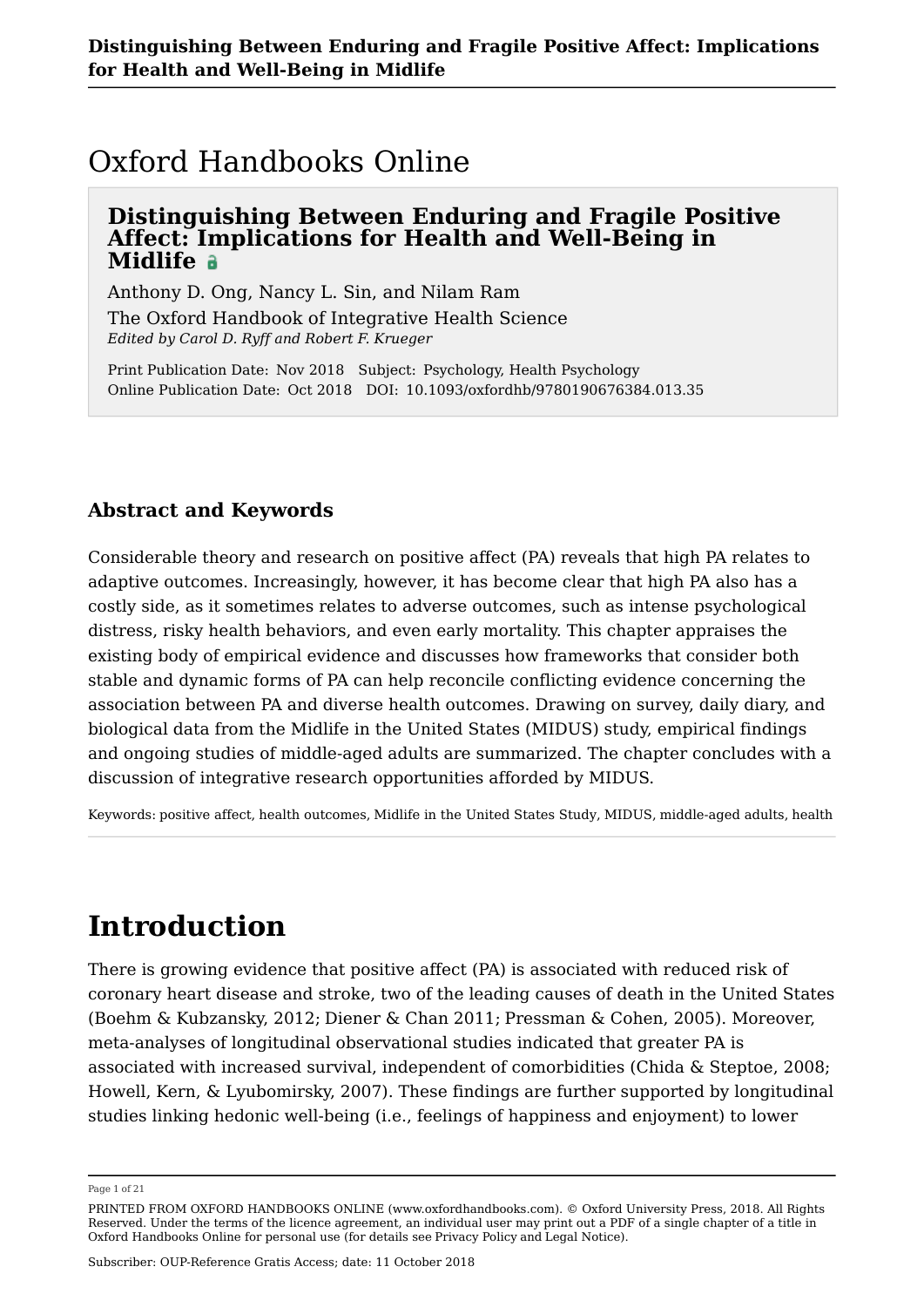mortality (Davidson, Mostofsky, & Whang, 2010; Martín-María et al., 2017; Steptoe & Wardle, 2012; Xu & Roberts, 2010; Zaninotto, Wardle, & Steptoe, 2016).

Encompassing both interindividual differences (e.g., affective traits) as well as intraindividual variability (e.g., dynamic states), *positive affect* refers to the extent to which a person experiences pleasurable emotions, such as happiness, joy, excitement, enthusiasm, and contentment (Lyubomirsky, King, & Diener, 2005). Efforts to understand the mechanisms linking PA and health have focused on restorative *health behaviors*, such as sleep quality and quantity (e.g., Ong et al., 2013; Ong, Kim, Young, & Steptoe, 2017; Steptoe, O'Donnell, Marmot, & Wardle, 2008); *psychobiological processes*, including neuroendocrine, immune, and cardiovascular responses (e.g., Ong & Allaire, 2005; Ong, Fuller-Rowell, Bonanno, & Almeida, 2011; Steptoe, Gibson, Hamer, & Wardle, 2007; Steptoe & Wardle, 2011); and *stress-buffering* or protective effects (e.g., Cohen, Alper, Doyle, Treanor, & Turner, 2006; Fredrickson, Mancuso, Branigan, & Tugade, 2000; Ong, Bergeman, Bisconti, & Wallace, 2006).

Contrasting with the evidence of links between PA and adaptive functioning, there is increasing evidence that high PA also has a "dark side" (p. 344) (Gruber, Mauss, & Tamir, 2011) that is associated with intense psychological distress (Diener, Colvin, Pavot, & Allman, 1991); risky health behaviors (Martin et al., 2002); and early mortality (Friedman et al., 1993). Grant and Schwartz (2011) reviewed a broad range of evidence indicating that at very high levels, positive traits and experiences may undermine individuals' psychological and physical well-being. Oishi, Diener, and Lucas (2007), in an analysis of longitudinal data, found a nonmonotonic association between dispositional affect (defined as self-rated cheerfulness at college entry) and income, such that respondents who were moderately cheerful on entering college earned the most money 19 years later, while those who were extremely cheerful earned less. In some instances, for example, in mania and bipolar disorder, an excessive degree of PA is a core marker of psychopathology (for a review, see Gruber, 2011; Gruber et al., 2011).

## **Is There More to Positive Affect Than Whether It Is High or Low?**

To date, most conceptualizations of PA have focused on the implications of possessing high versus low levels of "trait" PA. However, another aspect of PA might be important, namely, the degree of fluctuation or intraindividual variability in individuals' PA states over time. In this chapter, we report on our research in the Midlife in the United States (MIDUS) study as well as prior literature examining PA level and various forms of PA dynamics in relation to health. *PA level* refers to interindividual differences in the average level of positive feelings. In contrast, *PA dynamics* refers to short-term changes in PA that unfold over time. We discuss how a framework that considers both PA level and PA dynamics can help reconcile when high PA is conducive or detrimental to health. Drawing

Page 2 of 21

PRINTED FROM OXFORD HANDBOOKS ONLINE (www.oxfordhandbooks.com). © Oxford University Press, 2018. All Rights Reserved. Under the terms of the licence agreement, an individual user may print out a PDF of a single chapter of a title in Oxford Handbooks Online for personal use (for details see Privacy Policy and Legal Notice).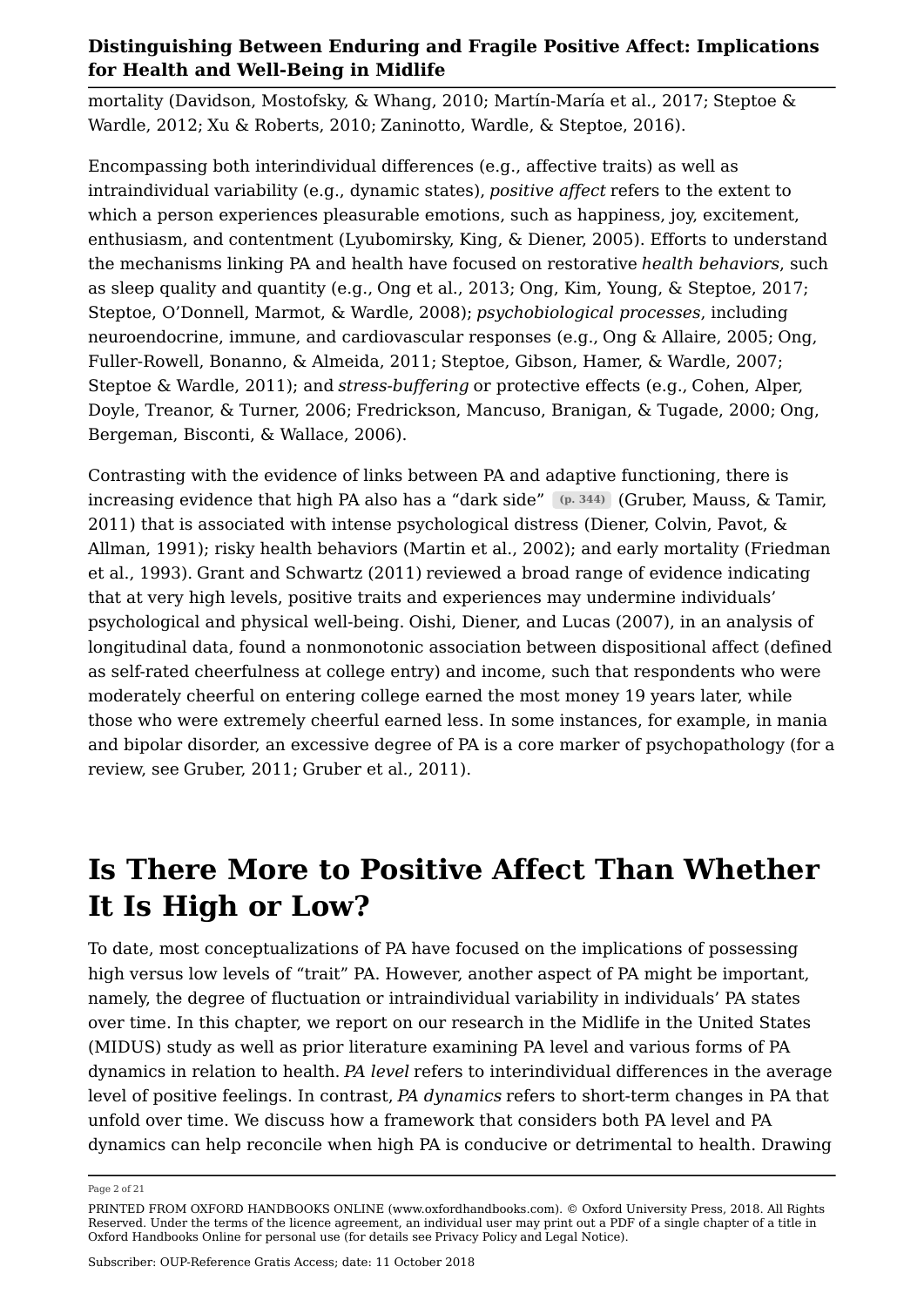on our work in MIDUS, we highlight the utility of analytic methods that allow for the assessment of affective dynamics and suggest that examination of dynamic patterns may help reveal both risk-protective and risk-augmenting effects associated with high PA. Finally, we discuss the roles of both PA level and PA dynamics and their implications for models of emotional aging and theoretical perspectives on positive psychological wellbeing. We conclude with a discussion of several unresolved methodological challenges concerning PA, health, and aging that we believe deserve further attention, as well as opportunities in MIDUS for addressing these questions.

## **Overview of Positive Affect and Health in MIDUS**

MIDUS is a longitudinal study designed to investigate the role of behavioral, psychological, and social factors in accounting for age-related variations in health and well-being in a national sample of Americans (Brim, Ryff, & Kessler, 2004). In the first wave of MIDUS (beginning 1995), over 7,000 adults ages 25–74 completed baseline assessments of demographics, psychosocial constructs, and self-reported health via telephone and self-administered questionnaires. Trait PA was assessed by asking participants to rate how much of the time in the past 30 days they had felt each of these six emotions: *cheerful, in good spirits, extremely happy, calm and peaceful, satisfied,* and *full of life* (Mroczek & Kolarz, 1998). Furthermore, a random subset of 1,499 participants were enrolled in a daily diary substudy, during which they reported on nightly telephone interviews for eight consecutive evenings how often they felt *in good spirits* each day (Almeida, 2005). These repeated assessments of daily PA enabled the examination of intraindividual dynamics in PA and its prospective associations with health and wellbeing. Data collection for the second wave of MIDUS (2004–2007) expanded on these assessments by including 13 daily PA items to the daily diary substudy, in addition to new cognitive, biological, and neurological measures. The study of PA and health in MIDUS is further bolstered by the expansion of the sample in the MIDUS Refresher study, as well as assessments of trait PA and biomarkers in the Midlife in Japan (MIDJA) study. The third wave of MIDUS data collection—currently under way for the daily diary, biomarker, gene expression, and neuroscience projects—will offer unparalleled opportunities for examining PA and its associations with biological markers of health and well-being across time scales spanning from days to decades.

## **What Does It Mean to Have Fragile Positive Affect?**

#### Page 3 of 21

PRINTED FROM OXFORD HANDBOOKS ONLINE (www.oxfordhandbooks.com). © Oxford University Press, 2018. All Rights Reserved. Under the terms of the licence agreement, an individual user may print out a PDF of a single chapter of a title in Oxford Handbooks Online for personal use (for details see Privacy Policy and Legal Notice).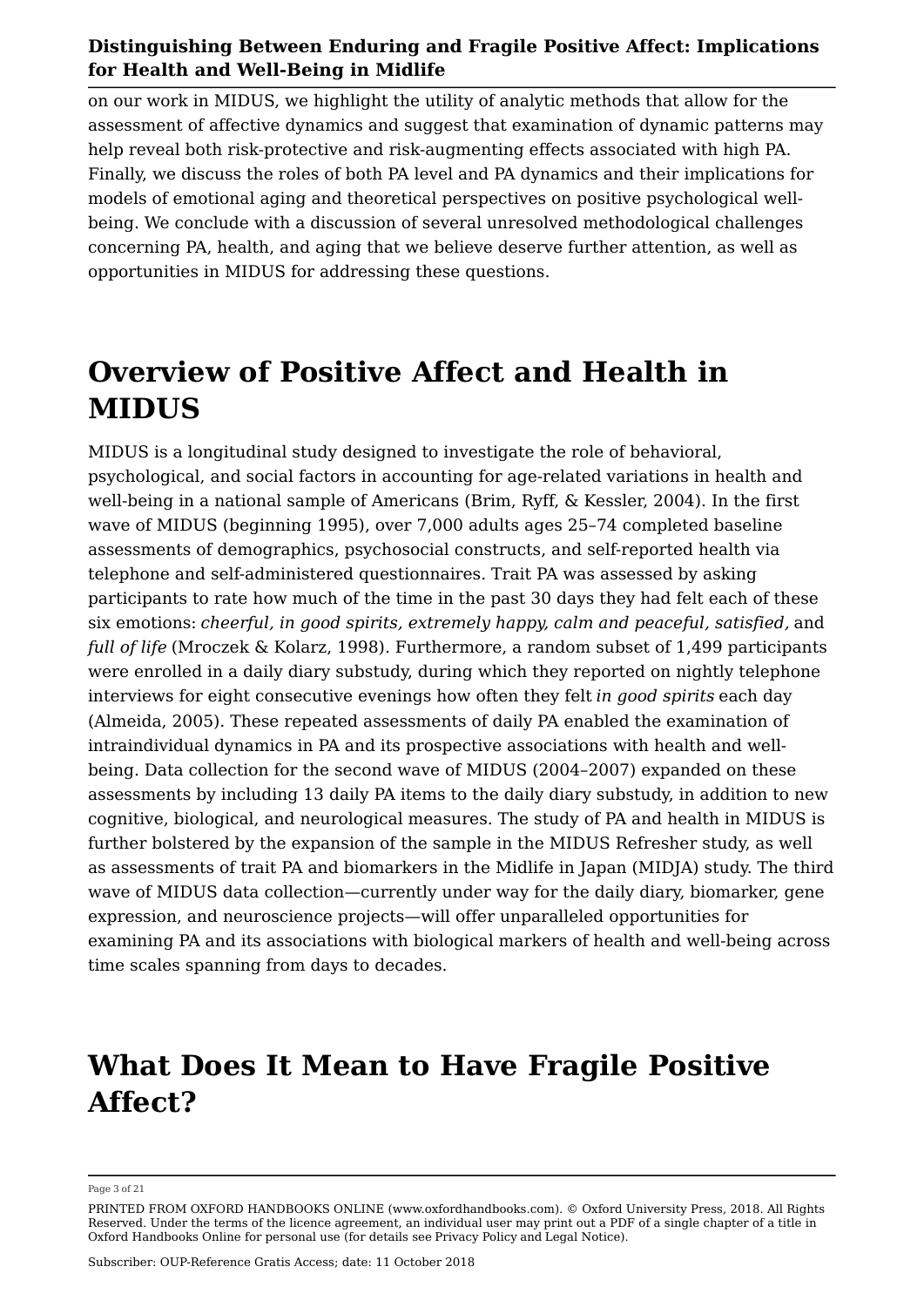In the wake of research suggesting there is perhaps a dark side to high PA, an alternative view of PA has emerged, one where high PA is viewed as a heterogeneous construct rather than a unidimensional label. In particular, in one formulation of the heterogeneity of PA, Ong and Ram (2017) characterized an individual's PA along a fragile-versusenduring continuum. Whereas PA that is enduring reflects global feeling states that are relatively stable across time, PA that is fragile reflects feeling states that are **(p. 345)** fluctuating, variable, and subject to external influence. In this section, we focus on two markers of PA fragility that have been used in investigations of mental and physical health: affective variability and affective reactivity. Although other markers of affect dynamics have been studied (e.g., instability and inertia; Brans, Koval, Verduyn, Lim, & Kuppens, 2013; Hohn et al., 2013), we focus on these two markers because they capture the extent to which the ebb and flow of affect is influenced by various factors, both internal and external to the person. As a guide for understanding the investigation of enduring and fragile PA, we describe the fragile and enduring formulations of these constructs, how these constructs have been measured in prior work, and their associations with health and well-being.

## **Intraindividual Affective Variability**

## **Conceptualization**

Positive affect and negative affect (NA) fluctuate over time, with intraindividual *affective variability* indicating the extent to which affect fluctuates over a specific period of time (e.g., across 8 days in the MIDUS daily diary). Of theoretical interest is quantifying an individual's range of behavioral experience.

## **Measurement**

Of the many indices and models available, the intraindividual standard deviation (*iSD*) is by far the most popular index of intraindividual variability (Ram & Gerstorf, 2009). Formally, affective variability is most often measured from *t* = 1 to *T* repeated measures of individual *i*'s affect as

$$
iSD_i = \sqrt{\frac{1}{T-1} \sum_{t=1}^{T} \left( \text{affect}_{it} - \text{affect}_{i} \right)^2}
$$

Of note, however, the *iSD* (and other related indices) quantifies the range of individuals' affective experience without concern about the time-ordered repeated-measures nature of intraindividual variability. As a consequence, the use of such indices implies that the ordering of occasions is immaterial and that the same summary information could be obtained even when the data are randomly ordered with respect to time. The assumption is that the repeated observations of the same individual are independent and identically distributed. Consequently, such indices do not indicate anything about the pattern of moment-to-moment changes in affect (e.g., cycles, oscillations, lagged effect), only the

Page 4 of 21

PRINTED FROM OXFORD HANDBOOKS ONLINE (www.oxfordhandbooks.com). © Oxford University Press, 2018. All Rights Reserved. Under the terms of the licence agreement, an individual user may print out a PDF of a single chapter of a title in Oxford Handbooks Online for personal use (for details see Privacy Policy and Legal Notice).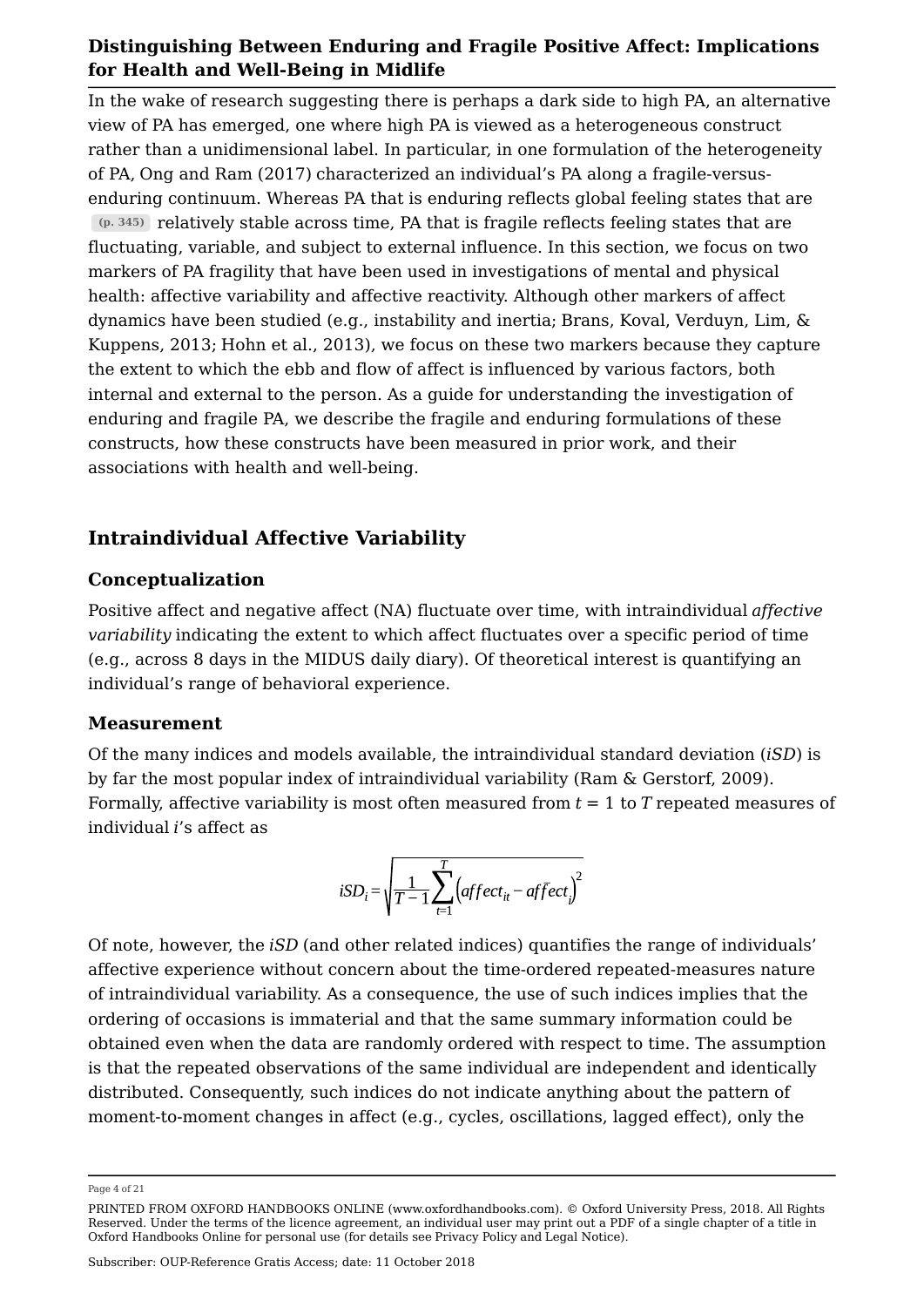total amount of fluctuation of affect (Ebner-Priemer & Trull, 2011). Interpreted with respect to fragile-versus-enduring PA, greater affective variability (e.g., larger *iSD)* might be considered an indicator of fragile PA.

## **Associations With Mental and Physical Health**

In an early investigation, Wessman and Ricks (1966) examined intraindividual variability in daily mood among a small group of Harvard (*N* = 18 men) and Radcliffe (*N* = 25 women) students over a 6-week period. In both men and women, affective variability (operationalized by the *iSD* of daily hedonic level = PA – NA) was independent of average hedonic level (*r* = -.17 in women and *r* = .03 in men). Wessman and Ricks (1966) also reported for their male sample several intriguing psychological correlates of affective variability, such as low denial and repression and high impulsivity and openness.

Since Wessman and Ricks' (1966) now classic work, studies have demonstrated that individual differences in intraindividual affective variability (daily) are stable across time (e.g., Eaton & Funder, 2001; Eid & Diener, 1999; Penner, Shiffman, Paty, & Fritzsche, 1994); significantly heritable (Zheng, Plomin, & von Stumm, 2016); and differentially related to personality traits such as neuroticism and extraversion (Moskowitz & Zuroff, 2004, 2005). Wichers, Wigman, and Myin-Germeys (2015) reviewed empirical data suggesting a link between increased affective variability—particularly variability in NA and borderline personality disorder, depression, and future psychopathology.

There is also growing interest in the associations of intraindividual variability in PA with psychological and physical health. Gruber, Kogan, Quoidbach, and Mauss (2013) examined PA variability across two studies (using a combination of diary and day reconstruction methods) and found that greater variability in daily PA was associated with lower life satisfaction and higher depression and anxiety. In another investigation, Chan, Zhang, Fung, and Hagger (2016) investigated relations between affective variability and physical health in a large-scale, population-based survey in China. A total of 15,050 adults (ages 18 to 99 years old) reported their affective experiences during the previous day and their history of chronic health conditions (e.g., diabetes, hypertension, depression). Analyses revealed that PA variability was associated with greater **(p. 346)** risks of chronic health conditions like angina and depression.

Human et al. (2015) examined the association between within-day PA variability and daily cortisol profiles in samples of middle-aged and older adults. The authors proposed that low PA variability would indicate lack of flexibility to the external environment and that high PA variability would signal excessive reactivity, whereas moderate PA variability might reflect the ability to flexibly and effectively respond to contextual influences. Results indeed revealed a curvilinear relation, such that relative to very low or very high PA intraindividual variability, a moderate degree of PA variability was associated with more favorable hypothalamic–pituitary–adrenal (HPA) axis functioning (i.e., lower levels of cortisol and steeper diurnal cortisol slopes).

Page 5 of 21

PRINTED FROM OXFORD HANDBOOKS ONLINE (www.oxfordhandbooks.com). © Oxford University Press, 2018. All Rights Reserved. Under the terms of the licence agreement, an individual user may print out a PDF of a single chapter of a title in Oxford Handbooks Online for personal use (for details see Privacy Policy and Legal Notice).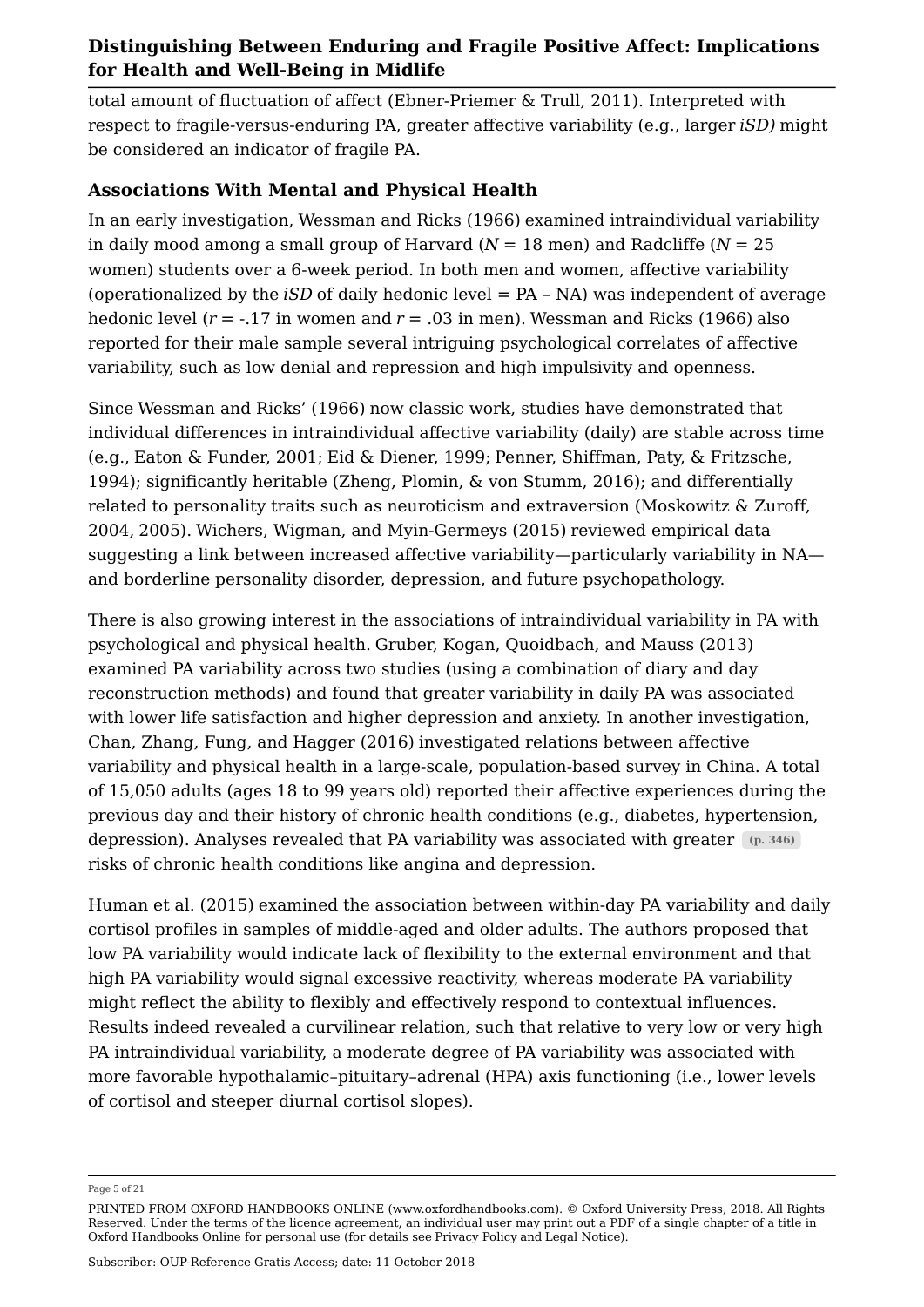Finally, employing data from 793 adults in the first and second waves of the MIDUS daily diary study, Hardy and Segerstrom (2017) examined concurrent and prospective relations between affect variability and physical health, finding that greater daily PA variability was associated at both waves with higher concurrent psychological distress and worse physical health (i.e., self-rated health, chronic conditions, activities of daily living, and medication use), independent of PA level. However, NA variability, but not PA variability, predicted change in psychological and physical health across 10 years in MIDUS.

Importantly, almost all of the reviewed studies herein adjusted for mean PA level in estimating the association between PA variability and health outcomes, making it unlikely that the associations between PA variability and health are conflated with or driven exclusively by differences in individuals' PA level. Intraindividual affective variability is therefore a useful and interpretable indicator of fragility that has long-term consequences for health, as demonstrated by findings from MIDUS. Yet, although affective variability is thought to reflect flexibility (or inflexibility) and responsiveness to the environment (Hardy & Segerstrom, 2017; Human et al., 2015), it does not take into account concurrent contextual influences. We turn next to the concept of *affective reactivity*, a bivariate construct that captures the within-person coupling between time-varying factors.

## **Affective Reactivity**

## **Conceptualization**

Another form of affective dynamics is *affective reactivity*, generally conceptualized as the magnitude of emotional reactions that are elicited in response to specific "external" events (Charles, Piazza, Mogle, Sliwinski, & Almeida, 2013). Unlike other indices of affective dynamics, measures of affective reactivity directly capture intraindividual *covariation*, specifically the relation between external events and affect. Typically defined as stressor-related changes in NA and PA, heightened affective reactivity theoretically reflects increases in NA (*exacerbation*) as well as decreases in PA (*dampening*) in response to stressor events (Mroczek et al., 2013).

## **Measurement**

Affective reactivity is typically estimated as the regression coefficient,  $\beta_i$ , in a withinperson regression model,

$$
affect_{i(t)} = \mu_i + \beta_i stressor_{i(t)} + e_{i(t)}
$$

where the  $stressor_{i(t)}$  variable is an indicator that distinguishes stressor versus nonstressor (or high vs. low stress) occasions. The regression coefficient captures the extent of difference between a person's PA or NA on stressor days compared to nonstressor days. Differences in  $\beta_i$  (i.e., random effects) reflect individual differences in affective reactivity, with some people being more reactive to stressors than others (Ong et

Page 6 of 21

PRINTED FROM OXFORD HANDBOOKS ONLINE (www.oxfordhandbooks.com). © Oxford University Press, 2018. All Rights Reserved. Under the terms of the licence agreement, an individual user may print out a PDF of a single chapter of a title in Oxford Handbooks Online for personal use (for details see Privacy Policy and Legal Notice).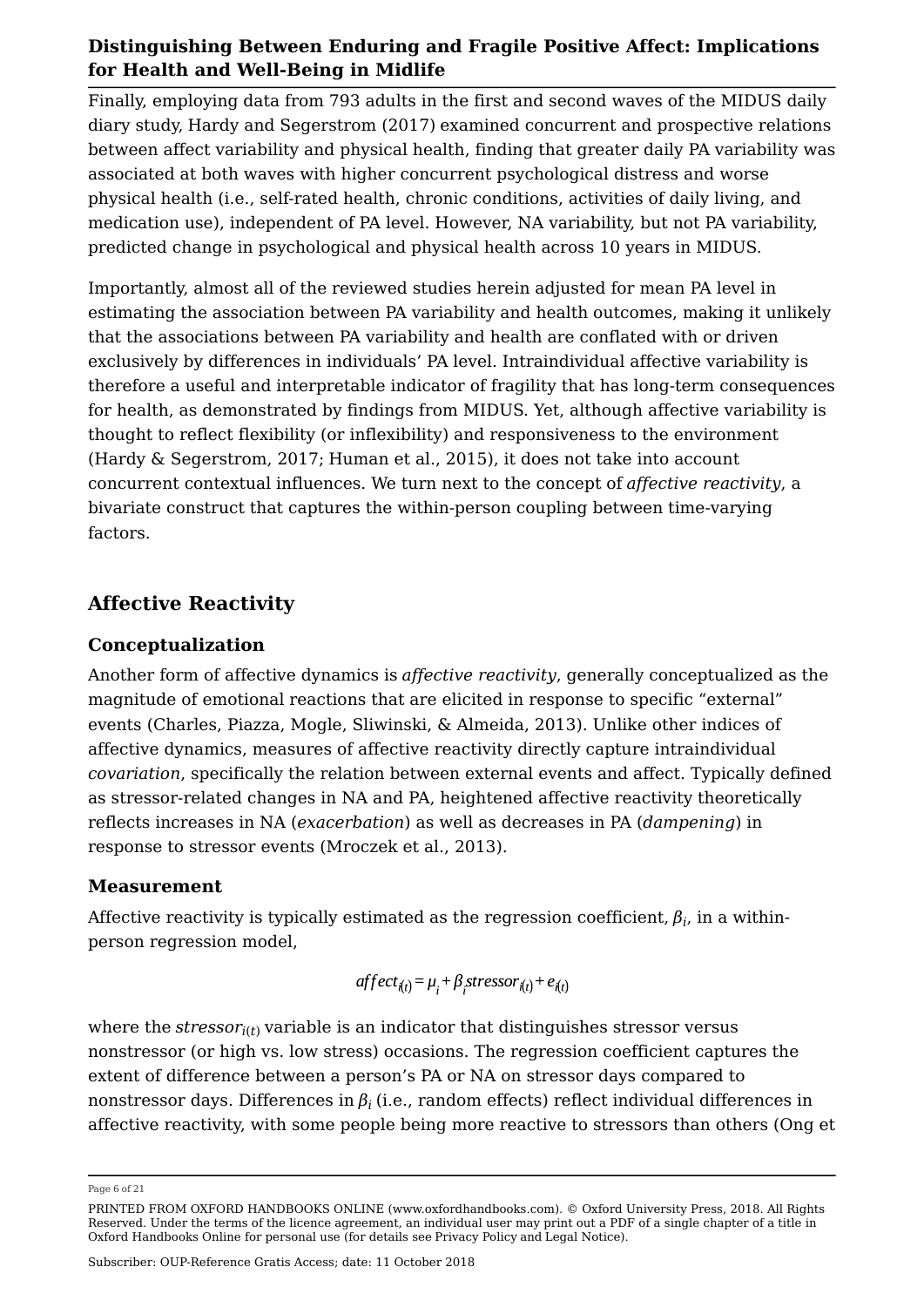al., 2013; Sin, Graham-Engeland, Ong, & Almeida, 2015). In the current discussion, affective reactivity (more negative relation between stressors and PA) might be considered an indicator of fragile PA.

## **Associations With Mental and Physical Health**

Most research to date on how individual differences in affective reactivity (particularly of NA) has been associated with health and well-being have come from MIDUS. This body of research has largely focused on NA reactivity due to the field's long-standing interest in understanding the role of negative emotions in stress and health processes. Evidence using prospective data in MIDUS suggests that NA reactivity to daily stressors is associated with increased risk of mental disorders (Charles et al., 2013) and chronic health conditions (Piazza, Charles, Sliwinski, Mogle, & Almeida, 2013), and diminished eudaimonic well-being (Selcuk, Gunaydin, Ong, & Almeida, 2016), up to a decade later. Furthermore, heightened NA reactivity to daily stressors has been cross-sectionally linked to lower levels of fluid cognitive ability (Stawski, Almeida,  (p. 347) Lachman, Tun, & Rosnick, 2010); higher cortisol (Jacobs et al., 2007); smaller antibody responses to ingested antigens (Stone, Marco, Cruise, Cox, & Neale, 1996); lower resting heart rate variability (indicative of cardiovascular autonomic dysregulation; Sin, Sloan, McKinley, & Almeida, 2016); and elevated inflammation in women (Sin et al., 2015). Health behaviors, including physical inactivity and smoking, have been identified as potential pathways linking NA reactivity to poorer health (Sin et al., 2015).

Although much of the existing literature has focused on NA reactivity to daily stressors, research suggests that PA reactivity to everyday stressors may also account for important individual differences in distal health and well-being outcomes. MIDUS research utilizing within-person measures of affective reactivity indicates that greater decreases in PA on stressor days—relative to one's PA on nonstressor days—was associated with diminished sleep efficiency, independent of NA reactivity; mean levels of daily affect; and stressor frequency (Ong et al., 2013). Importantly, dynamic PA interacted with trait PA, such that the associations of PA reactivity with poorer sleep efficiency, morning rest, and overall sleep quality were most evident among participants with higher trait PA (Ong et al., 2013). Heightened PA reactivity was also associated with elevated inflammation among 872 midlife adults in the MIDUS daily diary substudy, controlling for NA reactivity and a range of demographic, physical, psychological, and behavioral factors (Sin et al., 2015).

Among college students, O'Neill, Cohen, Tolpin, and Gunthert (2004) demonstrated that heightened PA reactivity to daily interpersonal stressors was a unique vulnerability factor in the development of later depressive symptoms. Likewise, Finan, Zautra, and Davis (2009) observed that failure to maintain PA in the face of daily pain (high affective reactivity) reflected a vulnerability for fibromyalgia patients. Finally, PA reactivity (but not NA reactivity) was associated with doubling of mortality risk across a decade among men in the VA Normative Aging Study (Mroczek et al., 2013). More recently, a MIDUS investigation of affective reactivity and mortality found that greater NA reactivity and PA reactivity in response to everyday stress predicted morality risk over a 20-year period,

Page 7 of 21

PRINTED FROM OXFORD HANDBOOKS ONLINE (www.oxfordhandbooks.com). © Oxford University Press, 2018. All Rights Reserved. Under the terms of the licence agreement, an individual user may print out a PDF of a single chapter of a title in Oxford Handbooks Online for personal use (for details see Privacy Policy and Legal Notice).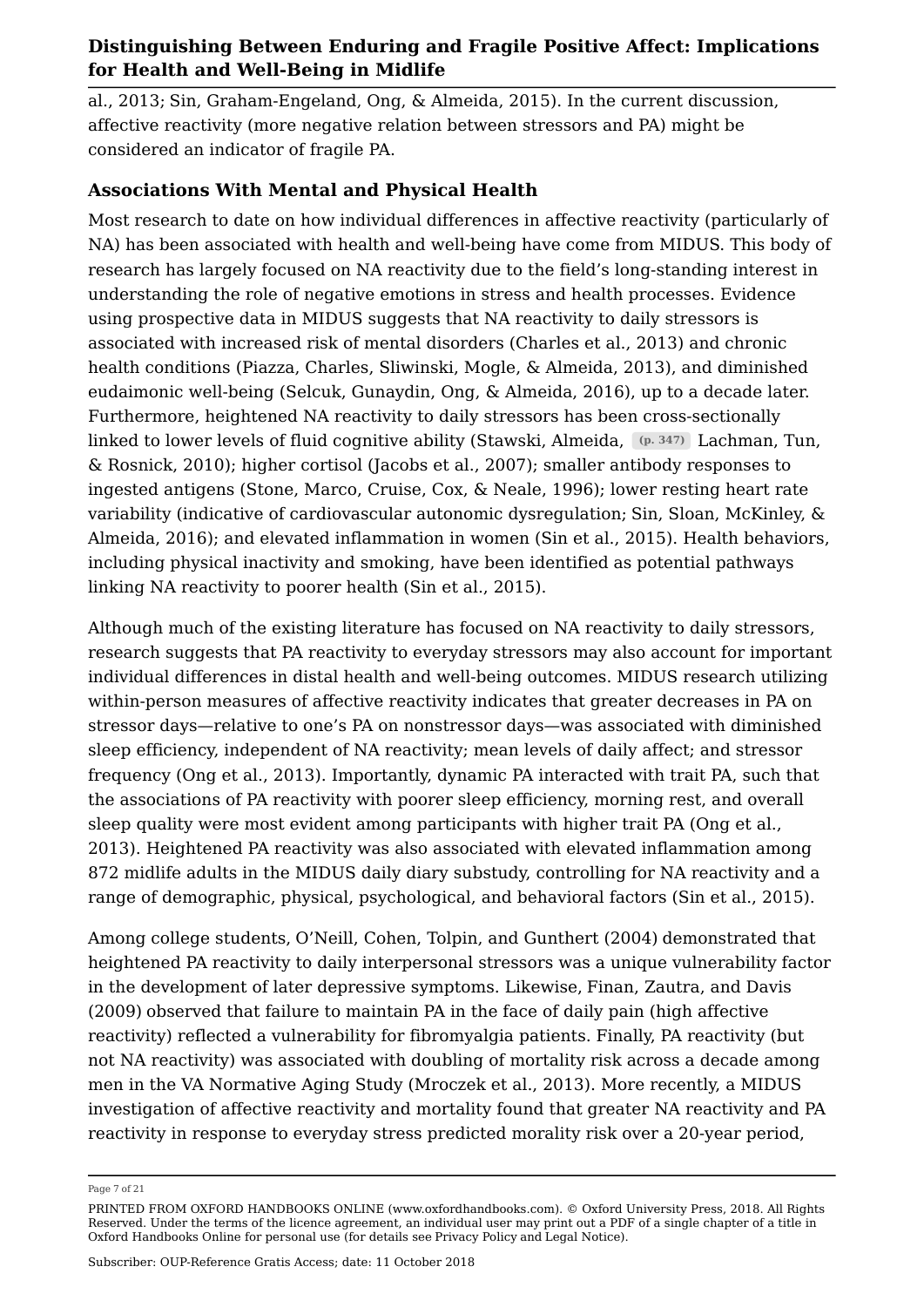particularly for individuals with a history of chronic illness (Chiang, Turiano, Mroczek, & Miller, 2018).

## **New Directions for Integrative Health Research**

As the studies reviewed demonstrate, the quantification and study of PA dynamics assessed across days has proven useful and informative in predicting distal psychological and physical health outcomes. Beyond showing that PA dynamics indicate aspects of individuals' function that are distinct from PA level, research on PA dynamics (i.e., variability, reactivity) may help to reveal the heterogeneity among individuals with high or low PA. We discuss the implications of the interplay between PA level and PA dynamics in the next sections.

## **Unpacking What Is Behind High and Low Positive Affect**

Understanding the relations between measures of PA level and markers of PA dynamics may provide a potential explanation for why, at very high levels, PA sometimes confers detrimental outcomes (Gruber et al., 2011). For instance, Diener, Colvin, et al. (1991) reported that people who experienced intense PA were also more likely to experience intense NA. Likewise, Friedman and colleagues found that extremely cheerful people were more likely to engage in risky health behaviors (Martin et al., 2002) that increased their risk of early mortality (Friedman et al., 1993). One hypothesis is that among individuals with high PA, those who are also fragile may have more negative outcomes. Although data are sparse, the previously mentioned findings from MIDUS are congruent with this hypothesis, showing that among individuals high in trait PA, elevated PA reactivity (i.e., defined as the magnitude of change in daily PA in response to daily events) confers an additional vulnerability for poor sleep (Ong et al., 2013).

At the broader level, the studies reviewed here suggest that labeling high PA as either unequivocally "good" or "bad" is not sufficient for a full understanding of PA–health associations. As such, interindividual differences in PA dynamics may be particularly important in distinguishing among various forms of fragile and enduring high PA. That is, fragile PA may manifest in a number of ways. In one manifestation of fragile high PA (i.e., variable high PA), a person may report typically experiencing high PA, yet their day-to-day PA may exhibit considerable short-term fluctuations. In another manifestation of fragile high PA (contingent high PA), a person with generally high levels of PA shows heightened and maladaptive PA reactivity (p. 348) to everyday events (i.e., severely diminished PA in response to daily stressors). Taken together, these various potential manifestations of fragile high PA point to the need for an alternative, more nuanced, perspective on positive psychological well-being.

Page 8 of 21

PRINTED FROM OXFORD HANDBOOKS ONLINE (www.oxfordhandbooks.com). © Oxford University Press, 2018. All Rights Reserved. Under the terms of the licence agreement, an individual user may print out a PDF of a single chapter of a title in Oxford Handbooks Online for personal use (for details see Privacy Policy and Legal Notice).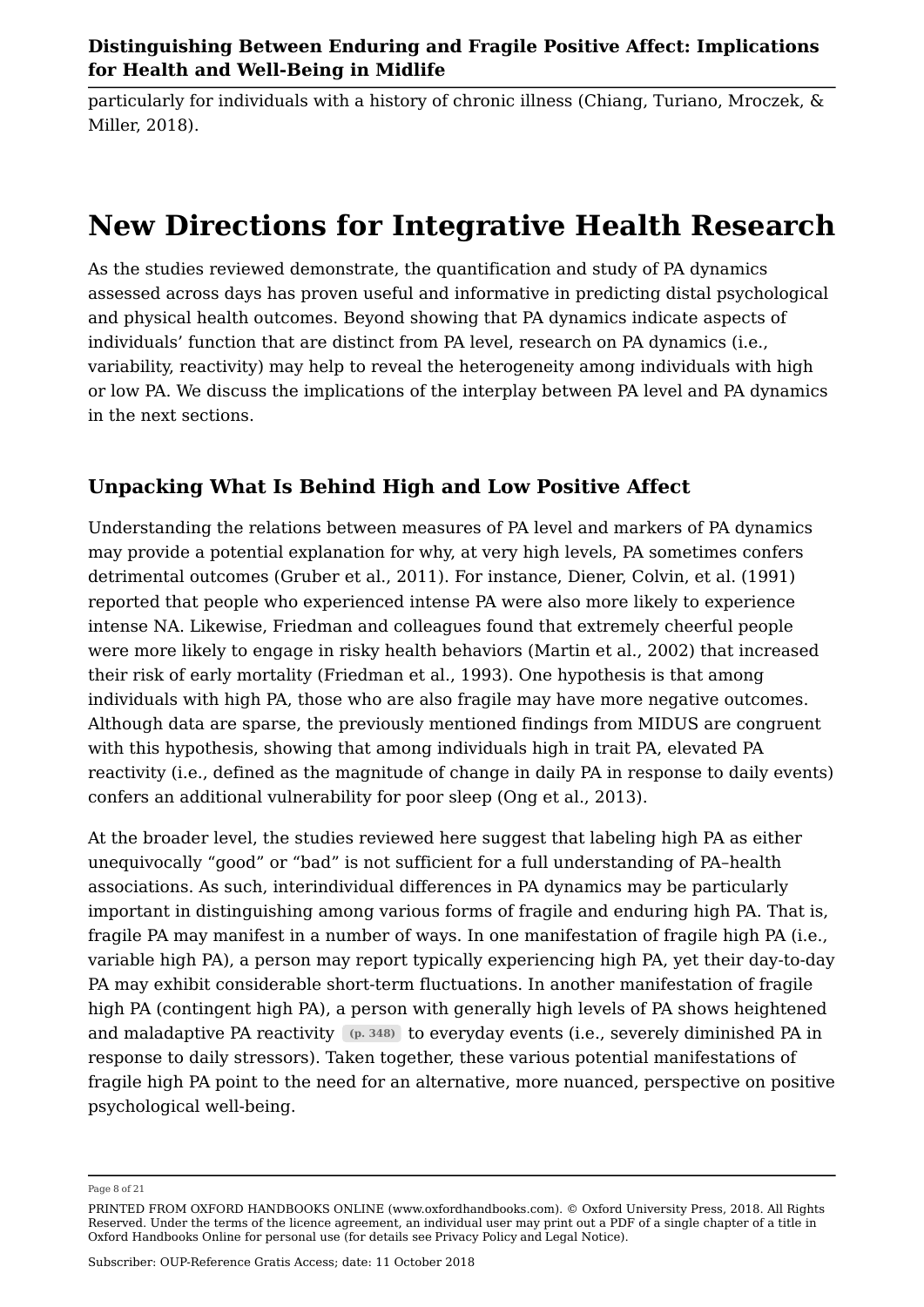As with fragile high PA, the combination of low PA level and markers of PA dynamics (e.g., variability) may represent a form of fragile low PA that constitutes vulnerability. This assertion is consistent with recent findings suggesting that variability in life satisfaction over time may be a meaningful predictor of health, especially in combination with mean levels. Specifically, in a study of nearly 4,500 middle-aged and older Australians, Boehm, Winning, Segerstrom, and Kubzansky (2015) found that individuals with low mean life satisfaction and high variability in life satisfaction had the greatest risk of mortality over a 9-year follow-up. Nevertheless, other studies suggest the opposite, namely, that fragile low PA may indicate a "mood-brightening" effect whereby individuals experiencing an overall deficit in PA level report improvements in affect (e.g., larger increases in PA) when responding to positive events (Bylsma, Taylor-Clift, & Rottenberg, 2011).

It remains unclear to what extent high or low PA level in combination with PA dynamics is a reliable indicator of vulnerability or resilience. This topic can be examined in MIDUS using trait-like measures of affect administered during the baseline psychosocial survey, the biomarker project, or the neuroscience project, in conjunction with day-to-day and past-week affect obtained from the daily diary substudies. Because PA was assessed in a variety of ways across projects in MIDUS and across three waves spanning 20 years, researchers can evaluate congruence versus incongruence among measures of PA, fluctuations in PA, and long-term stability or change in PA. Combinations of lower versus higher PA level and the different manifestations of PA dynamics can be compared as prognostic indicators for health and well-being outcomes, including development of affective disorders, chronic conditions, and mortality risk. This work would lead to a better understanding of affective dynamics as vulnerability or resilience factors for subsequent well-being, as well as identifying targets for future efforts to improve emotion regulation, stress management, and health.

## **Adaptive Aging and Positive Psychological Well-Being**

A large body of empirical research documents age differences in emotional well-being (Charles, 2010). Cross-sectional and longitudinal studies revealed that negative emotions occur with less frequency with age, whereas positive emotions occur with greater frequency with age, though there is some evidence that these age associations may be moderated by functional health limitations (Kunzmann, Little, & Smith, 2000) and the onset of terminal decline processes (Gerstorf et al., 2010). Additionally, in contrast to younger adults, older adults experience more stable positive emotionality (Carstensen et al., 2011; Mroczek, 2004) and are more adept at maintaining and upregulating PA during unpleasant situations (Riediger, Schmiedek, Wagner, & Lindenberger, 2009; Voelkle, Ebner, Lindenberger, & Riediger, 2013).

Recent work in MIDUS suggests that age differences in NA might be attributable—at least in part—to reconstructive processes, such that older adults tend to appraise and remember emotional experiences less negatively than do younger adults (Charles et al., 2015). The psychosocial processes underlying age differences in PA, on the other hand,

Page 9 of 21

PRINTED FROM OXFORD HANDBOOKS ONLINE (www.oxfordhandbooks.com). © Oxford University Press, 2018. All Rights Reserved. Under the terms of the licence agreement, an individual user may print out a PDF of a single chapter of a title in Oxford Handbooks Online for personal use (for details see Privacy Policy and Legal Notice).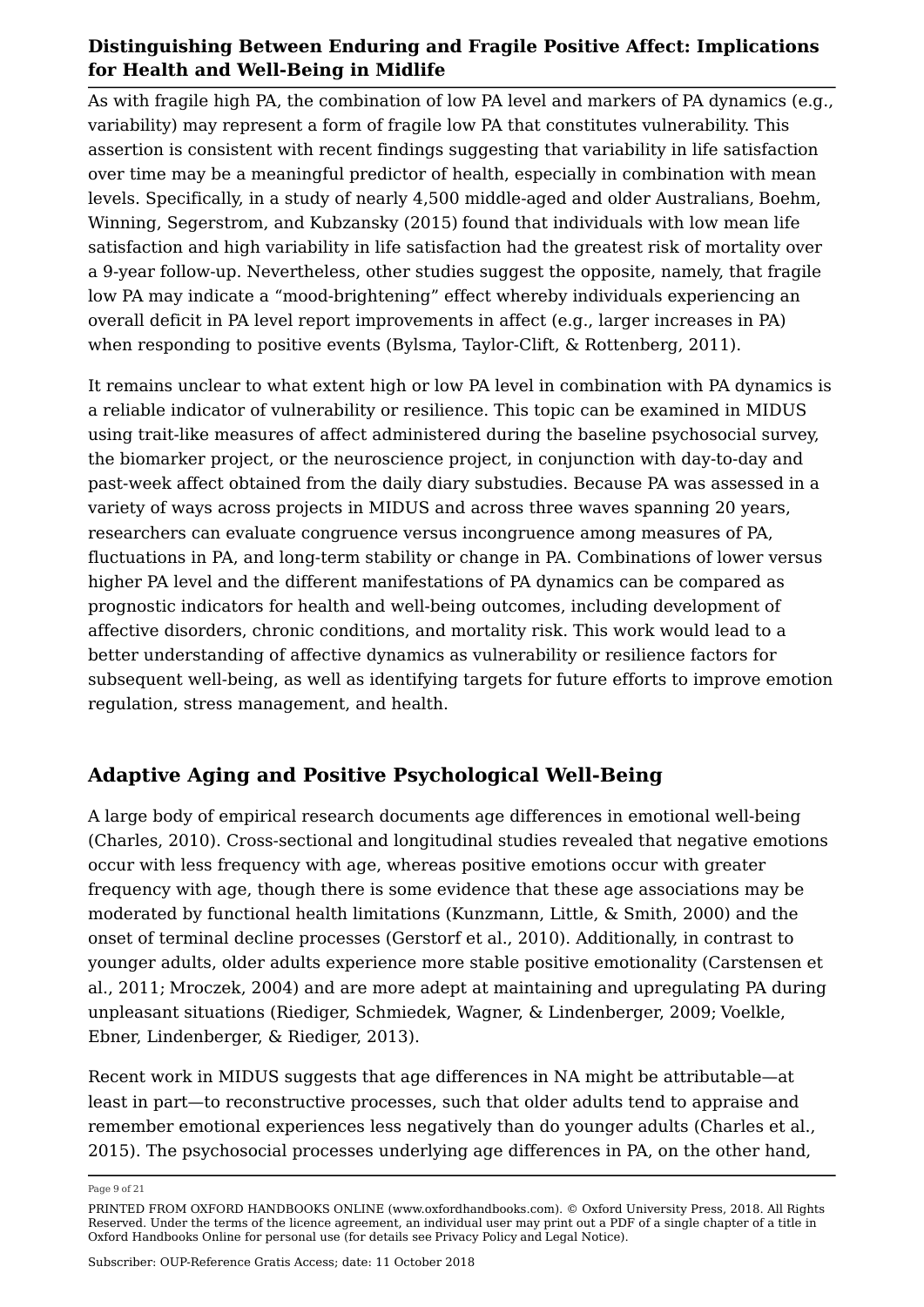are not well understood. For example, do older adults rely more on goals and appraisals when reporting PA compared to younger adults? Are age differences in recall and experience of particular positive emotions (e.g., calm, satisfied, excited, grateful) associated with aging-relevant outcomes, such as health-related quality of life, disability, and disease incidence and progression? These questions can be answered using MIDUS data on affect, social contexts, and emotion-related goals to examine the different factors that contribute to affective dynamics across adulthood.

Although most life span developmental theories of motivation and emotion recognize individual differences in PA as an important outcome of healthy aging, investigations that address the predictive utility of PA dynamics have been, with a few exceptions (i.e., Carstensen et al., 2011; Mroczek et al., 2013; Rocke & Brose, 2013; Sin et al., 2015), absent in contemporary aging research. This contrasts to inquiry into life span development in other domains where, for example, intraindividual variability in cognitive functioning have been shown to be predictive of subsequent declines in fluid abilities, mild cognitive impairment, and the onset of dementia (Diehl, Hooker, & Sliwinski, 2015). Future research on emotions and aging would benefit from lessons learned in other domains, by examining whether individual differences in PA level and PA dynamics might relate to adaptive aging and health outcomes. There are opportunities  $\,$  (p. 349)  $\,$  in MIDUS  $\,$ to pursue this line of work, for example, by evaluating PA dynamics as predictors of cognitive and physiological functioning, functional limitations, lifestyle behaviors, and longevity. To the extent that PA dynamics indicates an inability to adapt to the environment, fragility in PA may signal poor emotion regulation, particularly among older adults whose accrual of physiological deficits may accentuate vulnerability to disease and premature mortality (Charles, 2010).

## **Methodological Challenges**

In closing, we discuss five methodological challenges that seem especially important for sharpening our understanding of the nature of fragile (vs. enduring) PA and its role in mental and physical health over the life course. Of primary concern is the limited number of long-term longitudinal studies. Indeed, studies to date have largely been crosssectional, making it difficult to infer the causal significance of associations between PA dynamics and health. Overall, it is striking just how few studies have addressed the direction of influence. Prospective, multiwave studies such as MIDUS are critically important in advancing the science of PA dynamics and health because they (a) allow for tests of theoretical models of PA that assume stability in PA and in the relations between PA and health over time; (b) help address questions regarding the timescales (durations) on which sustained PA is associated with health outcomes; and (c) can provide evidence about the direction of causality. MIDUS has extensive measures of affect, stress, and health across varying timescales, ranging from days, weeks, and months, up to three decades. These rich data make MIDUS particularly well suited for investigating the

Page 10 of 21

PRINTED FROM OXFORD HANDBOOKS ONLINE (www.oxfordhandbooks.com). © Oxford University Press, 2018. All Rights Reserved. Under the terms of the licence agreement, an individual user may print out a PDF of a single chapter of a title in Oxford Handbooks Online for personal use (for details see Privacy Policy and Legal Notice).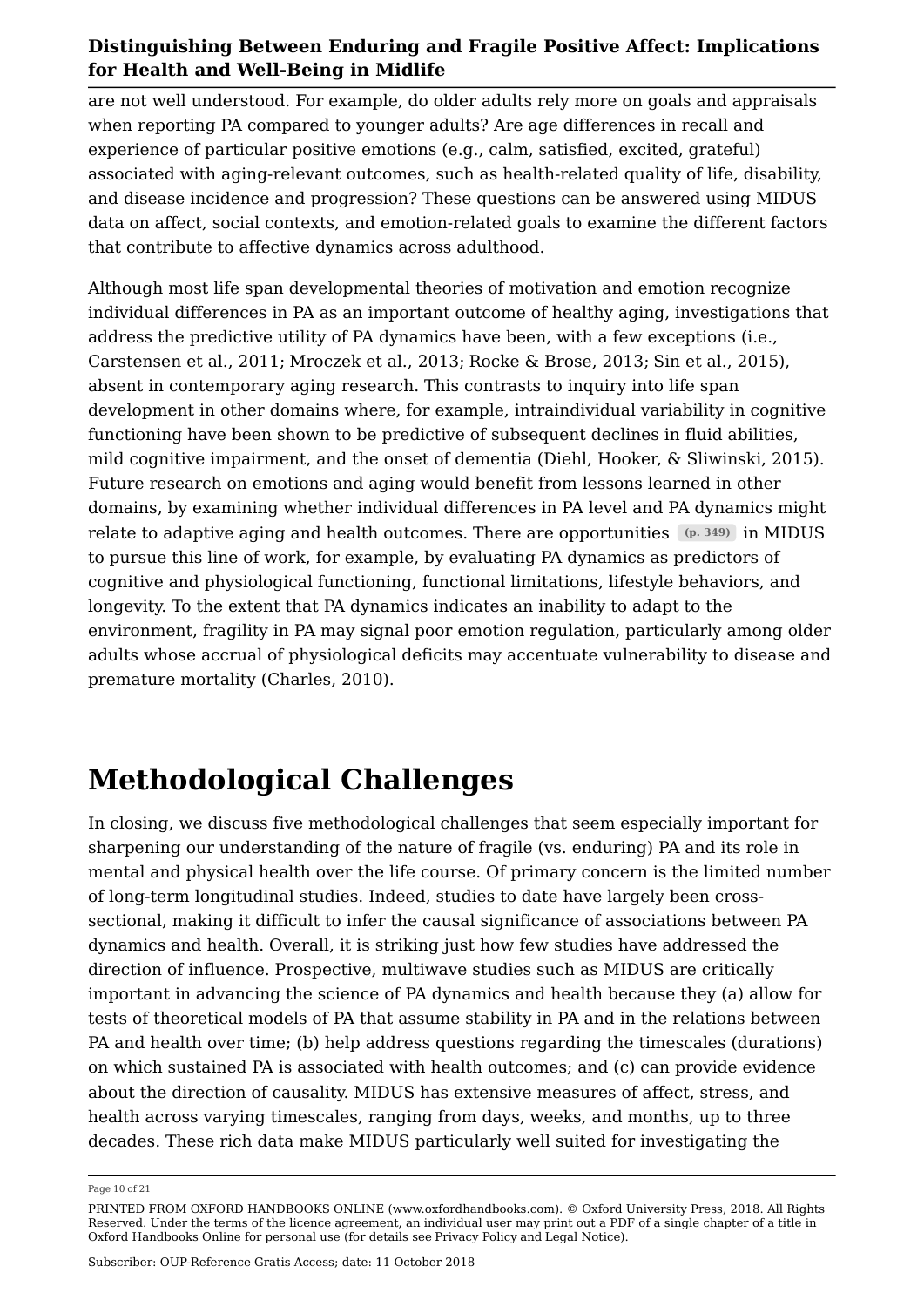pathways—including biological, behavioral, and stress-buffering mechanisms (Ong, 2010) —that underlie the associations of PA level and (daily) dynamics with prospective health outcomes.

The relation among different facets of PA dynamics that act on different timescales (moment to moment, day to day, or year to year— is unknown (Hollenstein, 2015). In a recent study utilizing MIDUS data, Charles and colleagues (2015) demonstrated that age differences in daily NA were more pronounced when people recalled emotions over increasingly longer periods of time (e.g., across a month, a week, or a day). Furthermore, drawing on two measurement bursts of daily diary assessments in MIDUS across 10 years, Sliwinski and colleagues (2009) found that NA reactivity to daily stressors increased longitudinally and was stable across midlife. Nevertheless, NA reactivity varied within persons, such that people were more reactive to daily stressors during times of higher global stress. As the processes underlying fluctuations and changes in individuals' PA states may be different than for NA, determining the timescale(s) on which PA actually operates and the contexts underlying within-person variation in PA dynamics may be crucial to resolving divergent findings in the literature (Houben, Van Den Noortgate, & Kuppens, 2015). Likewise, measures of health may reflect different processes when captured at different timescales. For example, transient increases in inflammatory activity are appropriate and adaptive in the face of immediate threat, whereas persistent inflammation is indicative of physiological dysregulation.

Given that the timescale that is appropriate for capturing affective and health processes will depend on the research question, a major challenge for future research on affect dynamics is to account for temporal complexity by examining affect dynamics and health at multiple timescales simultaneously (Ram & Diehl, 2015; Ram & Gerstorf, 2009). For example, findings from MIDUS and other middle-aged samples indicate that daily PA tracks with across-day or day-to-day fluctuations in biological and behavioral health indicators, including diurnal cortisol and sleep (Sin, Almeida, et al., 2017; Sin et al., 2015; Sin, Ong, Stawski, & Almeida, 2017). Given that PA can fluctuate rather quickly, the cadence of assessment for moment-to-moment tracking of PA will be a fruitful avenue for future research (see Ram & Reeves, 2018).

Another methodological drawback concerns inadequate assessment of potential alternative explanations for why PA dynamics are related to health. Specifically, there is no consensus regarding which negative psychological states to measure and control for in studies linking PA to health (Boehm & Kubzansky, 2012). Past research has adjusted for various constructs, such as general NA, specific negative emotions, and depressive symptoms. Given that NA may covary with PA (Reich, Zautra, & Davis, 2003), attention to potential confounding by negative arousal states is critical. Researchers should aim to account for NA dynamics that correspond with the PA dynamics under investigation, for example, controlling for NA reactivity when examining PA reactivity (Mroczek et al., 2013; Ong et al., 2013; Sin et al., 2015). Similarly, it is possible that self-report measures of both trait and state PA contain adjectives (e.g., vigor, energetic, alert) that (p. 350) are confounded with physical health (Pressman & Cohen, 2005). Given the in-depth

Page 11 of 21

PRINTED FROM OXFORD HANDBOOKS ONLINE (www.oxfordhandbooks.com). © Oxford University Press, 2018. All Rights Reserved. Under the terms of the licence agreement, an individual user may print out a PDF of a single chapter of a title in Oxford Handbooks Online for personal use (for details see Privacy Policy and Legal Notice).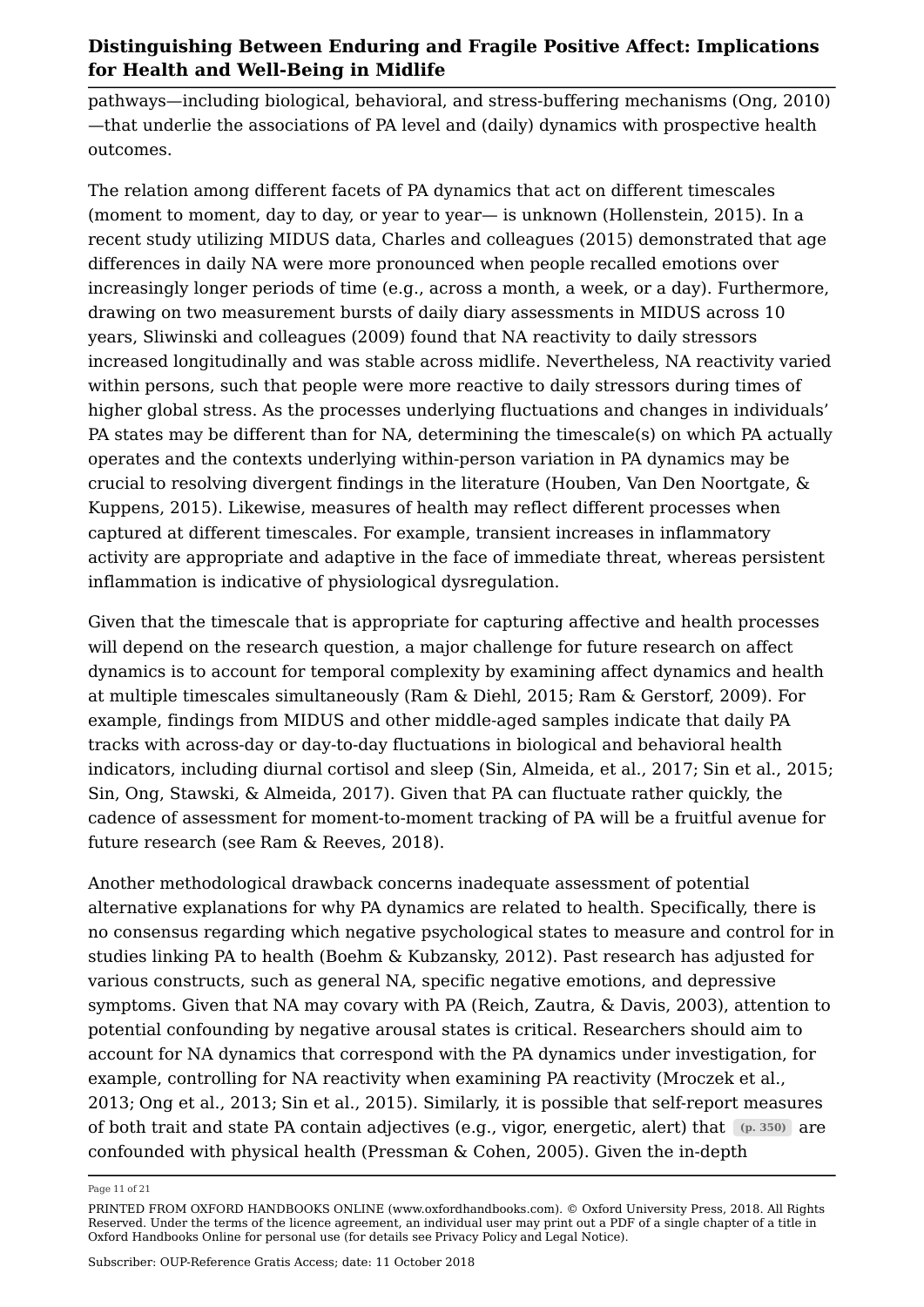assessments of positive emotions across different MIDUS projects, this concern might be addressed in future work using MIDUS data by eliminating overlap between the putative measure of PA and the putative measure of health or by including objective measures of physical health.

Other methodological challenges concern the measurement of PA. In particular, the vast majority of studies rely on self-report measures. Measuring PA using implicit measures that assess automatic processes operating outside of conscious awareness (Quirin, Kazén, & Kuhl, 2009; Quirin, Kazén, Rohrmann, & Kuhl, 2009) could add to our understanding of individual differences in fragile PA processes. Specifically, discrepancies between high explicit PA and low implicit or nonconscious PA may capture another potential form of fragile PA. The measurement of PA also raises questions concerning the role of affective arousal (Ong, 2010; Pressman & Cohen, 2005) and complexity (Ong, Benson, Zautra, & Ram, 2018; Ong, Zautra, & Finan, 2017). The use of diverse modes of PA assessments (e.g., informant reports, behavioral assessments, coding of facial expressions) may help address these concerns, as well as reduce reporting biases (Diener, Sandvik, Pavot, & Gallagher, 1991). These methodological challenges can be further examined and addressed using MIDUS data. For instance, the MIDUS Neuroscience Project has brainbased assessments of reactivity and recovery to positive and negative stimuli. These assessments might serve as an alternative to self-reported affect, in addition to enabling linkages to daily affective dynamics and longer-term retrospective reports of affect.

Beyond the measurement of PA, the measurement of health is also an issue for future work. Notably, most research to date has focused on how individual differences in PA dynamics are associated with vulnerability to ill-being and psychopathology. Less attention has been paid to whether interactions between PA level and PA dynamics account for unique variance in physical health, including physiological systems, onset and progression of disease, and restorative health behaviors. MIDUS affords unique opportunities to advance the science of PA dynamics due to its comprehensive measures of affect, well-being, and biomarkers of health. For example, fragile versus enduring forms of high PA can be linked to physiological functioning across multiple systems (e.g., cardiovascular, metabolic, immune, autonomic), neurobiological substrates, as well as responses to and recovery from laboratory-based stress tasks.

Page 12 of 21

PRINTED FROM OXFORD HANDBOOKS ONLINE (www.oxfordhandbooks.com). © Oxford University Press, 2018. All Rights Reserved. Under the terms of the licence agreement, an individual user may print out a PDF of a single chapter of a title in Oxford Handbooks Online for personal use (for details see Privacy Policy and Legal Notice).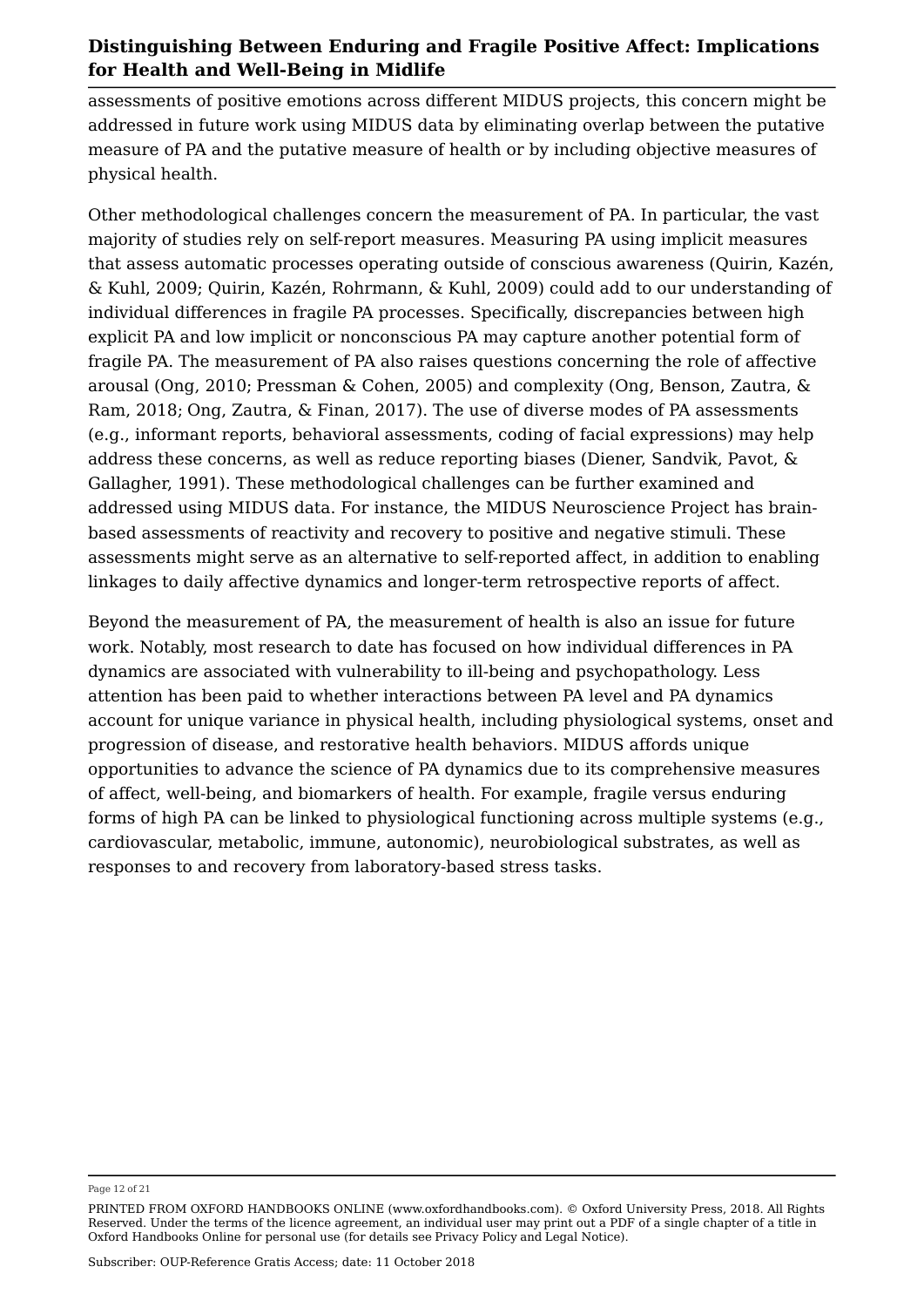## **Conclusion**

In sum, although there is growing evidence of an association between PA and mental and physical health, full understanding of the phenomenon is far from complete. PA is not only short term and in the moment, but also a more enduring, long-term part of the human experience. The overarching challenge is to integrate different approaches to consider both stable and dynamic aspects of PA. More research is needed to clarify the mechanisms underlying the association between PA dynamics and mental and physical health outcomes in different contexts. For example, in addition to examining PA dynamics among healthy participants, studying adults in MIDUS with health conditions, during life transitions (e.g., retirement, bereavement), and under chronic stress (e.g., caregiving) may enable better understanding of how the normative functions of PA can go awry (Gruber et al., 2011). This work will afford discovery of the specific timescales and contexts in which PA dynamics support or undermine health. Ultimately, comprehensive understanding of PA and how it changes from moment-to-moment and over the life course will require moving beyond the predictive value of PA level (whether it is high or low) to a systematic consideration of the interplay between PA level and various forms of PA dynamics (variability, reactivity) and their relation to health. The challenge for future researchers is to delineate these processes more precisely so that efforts to sustain health and well-being at older ages can be more fully realized. We hope this chapter will stimulate other researchers to assist in this endeavor.

# **Acknowledgments**

Nancy Sin was supported by National Institute on Aging (NIA) grant F32AG048698. Nilam Ram's contributions were supported by the National Institutes of Health (R01 HD076994, P2C HD041025, UL TR000127) and the Penn State Social Science Research Institute. The National Study of Daily Experiences (NSDE) II and NSDE Refresher were supported by NIA grants R01-AG19239 and P01-AG020166. The original Midlife in the United States (MIDUS) study was supported by the John D. and Catherine T. MacArthur Foundation Research Network on Successful Midlife Development. The MIDUS Biomarker project was supported by the following (p. 351) grants: M01-RR023942 (Georgetown), M01-RR00865 (University of California at Los Angeles) from the General Clinical Research Centers Program, and 1UL1RR025011 (University of Wisconsin, Madison) from the Clinical and Translational Science Award (CTSA) program of the National Center for Research Resources, National Institutes of Health.

## **References**

Page 13 of 21

PRINTED FROM OXFORD HANDBOOKS ONLINE (www.oxfordhandbooks.com). © Oxford University Press, 2018. All Rights Reserved. Under the terms of the licence agreement, an individual user may print out a PDF of a single chapter of a title in Oxford Handbooks Online for personal use (for details see Privacy Policy and Legal Notice).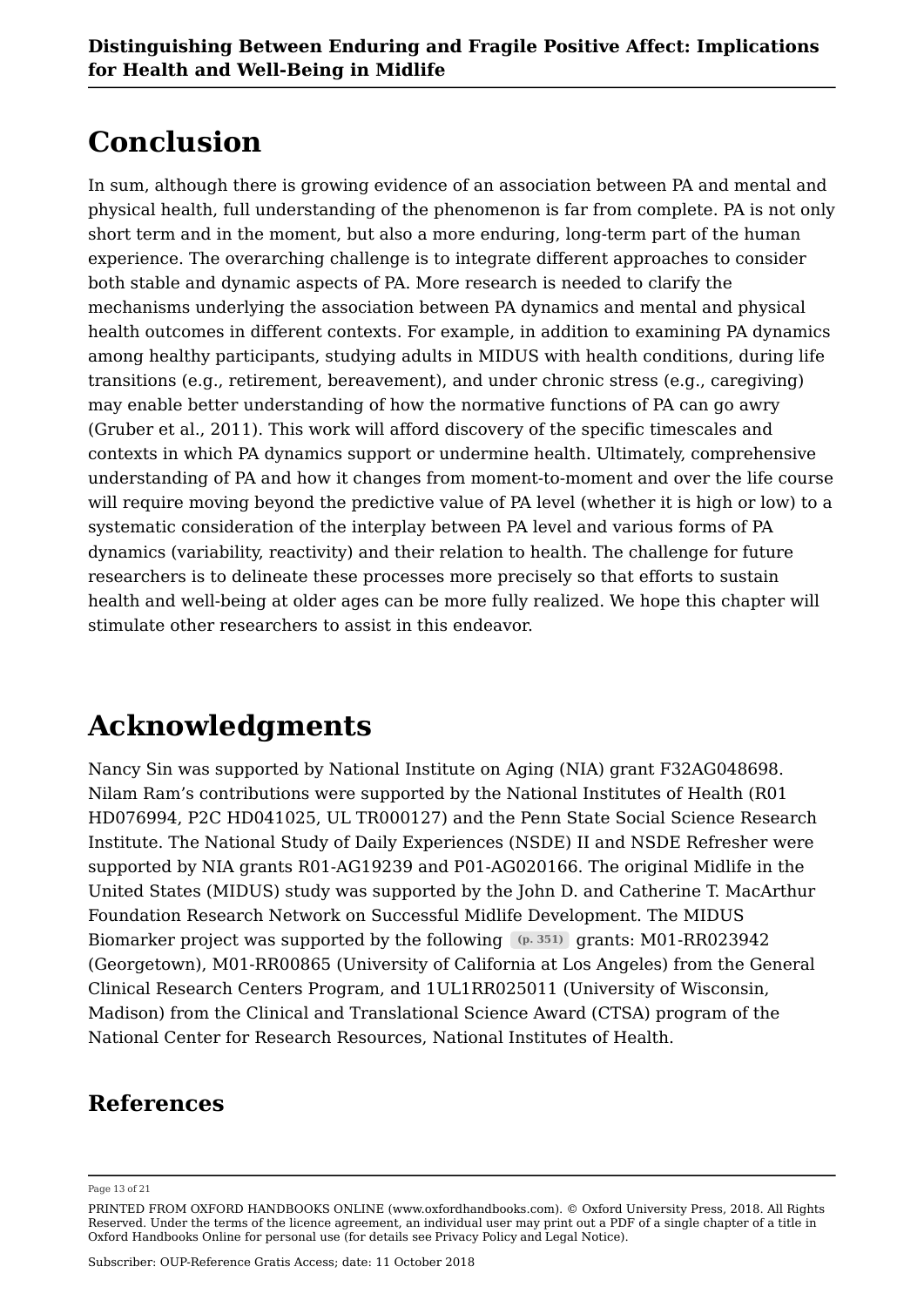Almeida, D. M. (2005). Resilience and vulnerability to daily stressors assessed via diary methods. *Current Directions in Psychological Science, 14*(2), 64–68.

Boehm, J. K., & Kubzansky, L. D. (2012). The heart's content: The association between positive psychological well-being and cardiovascular health. *Psychological Bulletin, 138*, 655–691.

Boehm, J. K., Winning, A., Segerstrom, S., & Kubzansky, L. D. (2015). Variability modifies life satisfaction's association with mortality risk in older adults. *Psychological Science, 26*, 1063–1070.

Brans, K., Koval, P., Verduyn, P., Lim, Y. L., & Kuppens, P. (2013). The regulation of negative and positive affect in daily life. *Emotion, 13*, 926–939.

Brim, O. G., Ryff, C. D., & Kessler, R. C. (Eds.). (2004). *How healthy are we? A national study of well-being at midlife*. Chicago: University of Chicago Press.

Bylsma, L. M., Taylor-Clift, A., & Rottenberg, J. (2011). Emotional reactivity to daily events in major and minor depression. *Journal of Abnormal Psychology, 120*, 155–167.

Carstensen, L. L., Turan, B., Scheibe, S., Ram, N., Ersner-Hershfield, H., & Samanez-Larkin, R. (2011). Emotional experience improves with age: Evidence based on over 10 years of experience sampling. *Psychology and Aging, 26*, 21–33. doi:10.1037/a0021285

Chan, D., Zhang, X., Fung, H. H., & Hagger, M. (2016). Affect, affective variability, and physical health: Results from a population-based investigation in China. *International Journal of Behavioral Medicine, 23*, 438–446.

Charles, S. T. (2010). Strength and vulnerability integration: A model of emotional wellbeing across adulthood. *Psychological Bulletin, 136*, 1068–1091.

Charles, S. T., Piazza, J. R., Mogle, J., Sliwinski, M. J., & Almeida, D. M. (2013). The wearand-tear of daily stressors on mental health. *Psychological Science, 24*, 733–741.

Charles, S. T., Piazza, J. R., Mogle, J. A., Urban, E. J., Sliwinski, M. J., & Almeida, D. M. (2015). Age differences in emotional well-being vary by temporal recall. *Journals of Gerontology, Series B, Psychological Sciences and Social Sciences, 71*, 798–807.

Chiang, J. J., Turiano, N. A., Mroczek, D. K., & Miller, G. E. (2018). Affective reactivity to daily stress predicts 20-year mortality risk in adults with chronic illness: Findings from the national study of daily experience. *Health Psychology, 37*, 170–178.

Chida, Y., & Steptoe, A. (2008). Positive psychological well-being and mortality: A quantitative review of prospective observational studies. *Psychosomatic Medicine, 70*, 741–756. doi:10.1097/PSY.0b013e31818105ba

Page 14 of 21

PRINTED FROM OXFORD HANDBOOKS ONLINE (www.oxfordhandbooks.com). © Oxford University Press, 2018. All Rights Reserved. Under the terms of the licence agreement, an individual user may print out a PDF of a single chapter of a title in Oxford Handbooks Online for personal use (for details see Privacy Policy and Legal Notice).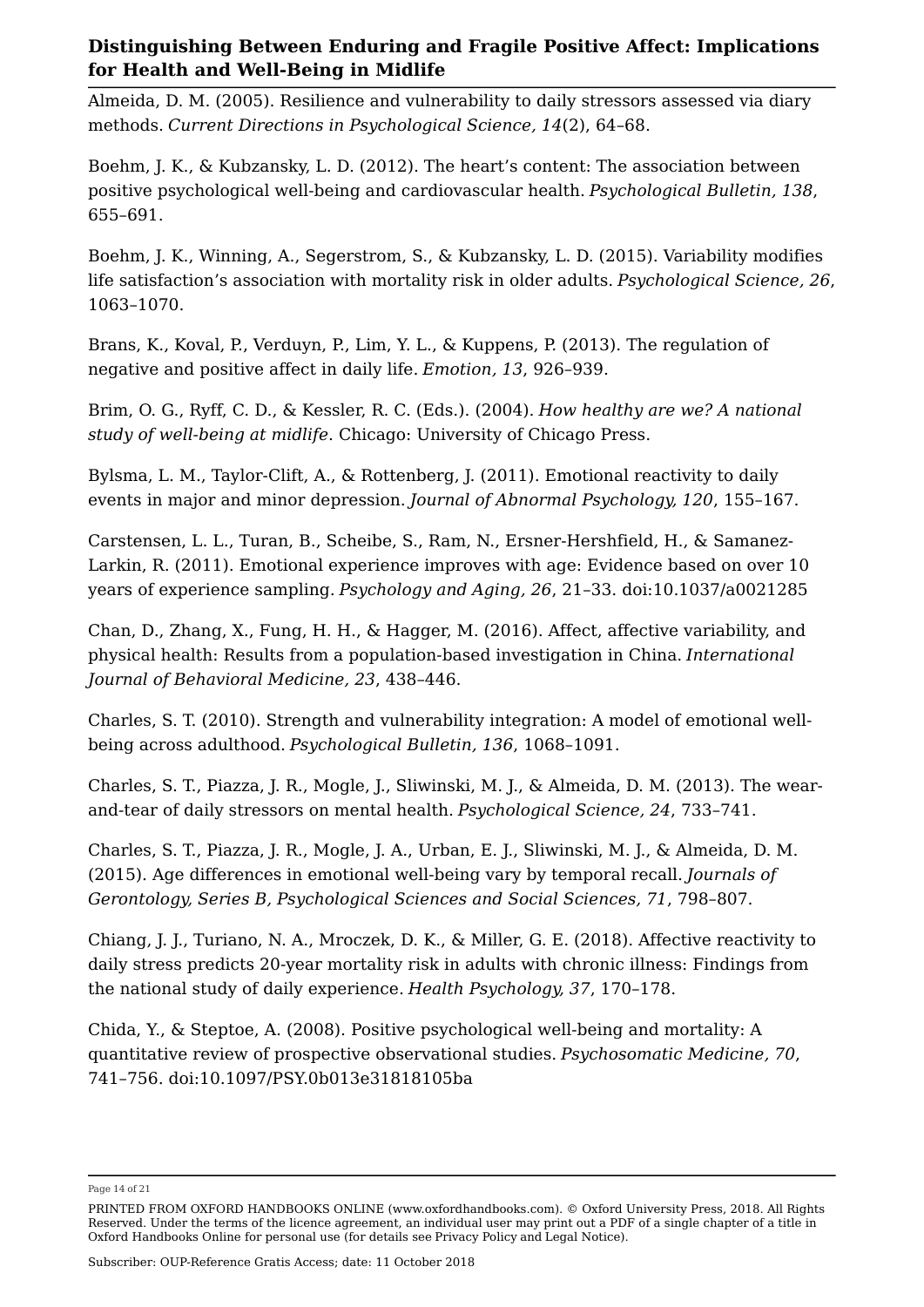Cohen, S., Alper, M., Doyle, W. J., Treanor, J. J., & Turner, R. B. (2006). Positive emotional style predicts resistance to illness after experimental exposure to rhinovirus or influenza A virus. *Psychosomatic Medicine, 68*, 809–815.

Davidson, K. W., Mostofsky, E., & Whang, W. (2010). Don't worry, be happy: Positive affect and reduced 10-year incident coronary heart disease: The Canadian Nova Scotia Health Survey. *European Heart Journal, 31*, 1065–1070.

Diehl, M., Hooker, K., & Sliwinski, M. (Eds.). (2015). *Handbook of intraindividual variability across the lifespan*. New York: Routledge/Taylor & Francis.

Diener, E., & Chan, M. Y. (2011). Happy people live longer: Subjective well-being contributes to health and longevity. *Applied Psychology: Health Well-Being, 3*, 1–43.

Diener, E., Colvin, C., Pavot, W. G., & Allman, A. (1991). The psychic costs of intense positive affect. *Journal of Personality and Social Psychology, 61*, 492–503.

Diener, E., Sandvik, E., Pavot, W., & Gallagher, D. (1991). Response artifacts in the measurement of subjective well-being. *Social Indicators Research*, *24*(1), 35–56.

Eaton, L. G., & Funder, D. C. (2001). Emotional experience in daily life: Valence, variability, and rate of change. *Emotion, 1*, 413–421. doi:10.1037/1528-3542.1.4.413

Ebner-Priemer, U. W., & Trull, T. J. (2011). Investigating temporal instability in psychological variables: Understanding the real world as time dependent. In M. Mehl & T. Connor (Eds.), *Handbook of research methods for studying daily life* (pp. 423–439). New York: Guilford Press.

Eid, M., & Diener, E. (1999). Intraindividual variability in affect: Reliability, validity, and personality correlates. *Journal of Personality and Social Psychology, 76*, 662–676. doi: 10.1037/0022-3514.76.4.662

Finan, P. A., Zautra, A. J., & Davis, M. C. (2009). Daily affect relations in fibromyalgia patients reveal positive affective disturbance. *Psychosomatic Medicine, 71*, 474–482.

Fredrickson, B. L., Mancuso, R. A., Branigan, C., & Tugade, M. M. (2000). The undoing effect of positive emotions. *Motivation and Emotion, 24*, 237–258.

Friedman, H. S., Tucker, J. S., Tomlinson-Keasey, C., Schwartz, J. E., Wingard, D. L., & Criqui, M. H. (1993). Does childhood personality predict longevity? *Journal of Personality and Social Psychology, 65*, 176–185.

Gerstorf, D., Ram, N., Mayraz, G., Hidajat, M., Lindenberger, U., Wagner, G. G., & Schupp, J. (2010). Late-life decline in well-being across adulthood in Germany, the United Kingdom, and the United States: Something is seriously wrong at the end of life. *Psychology and Aging, 25*, 477–485.

Page 15 of 21

PRINTED FROM OXFORD HANDBOOKS ONLINE (www.oxfordhandbooks.com). © Oxford University Press, 2018. All Rights Reserved. Under the terms of the licence agreement, an individual user may print out a PDF of a single chapter of a title in Oxford Handbooks Online for personal use (for details see Privacy Policy and Legal Notice).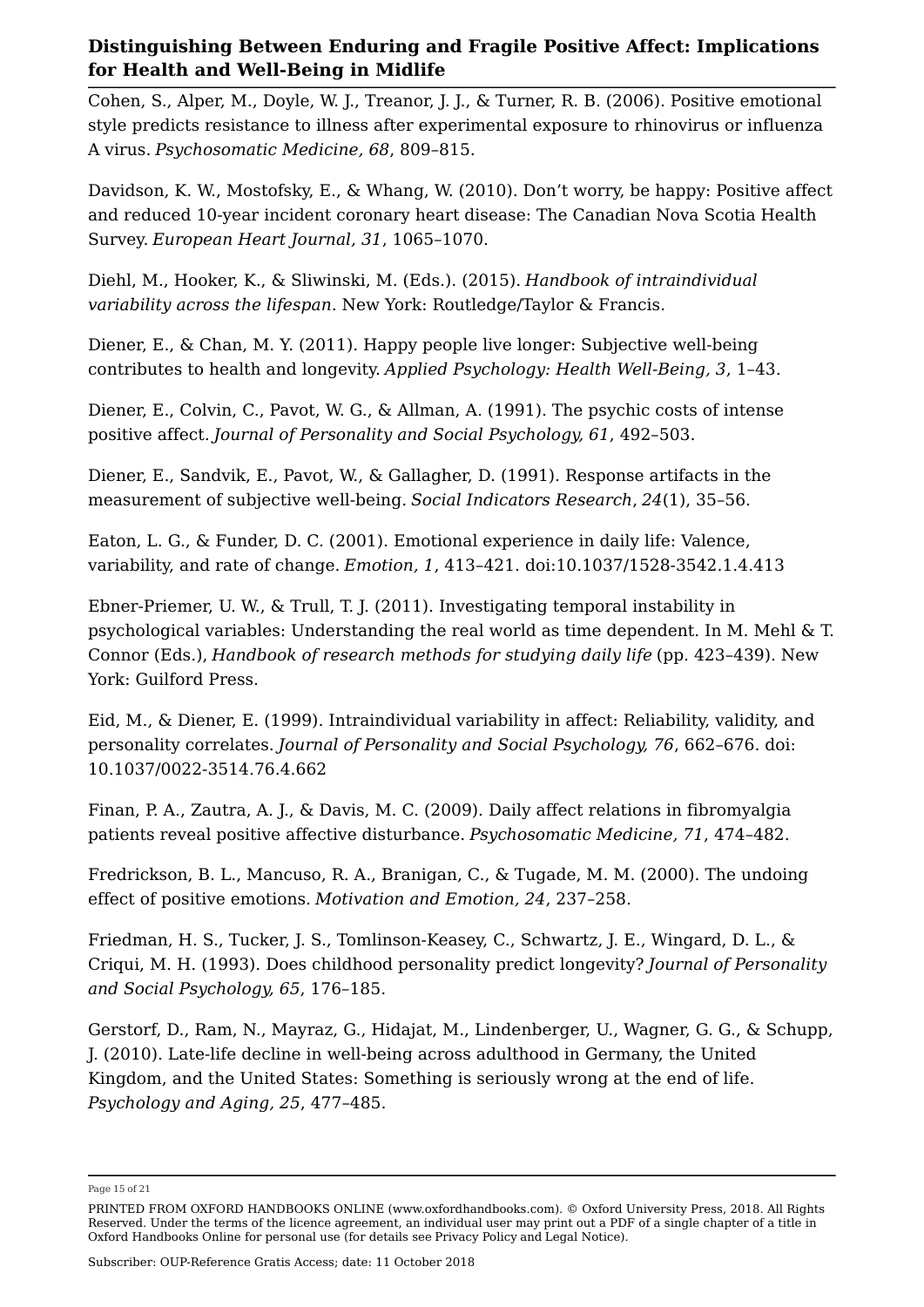Grant, A. M., & Schwartz, B. (2011). Too much of a good thing: The challenge and opportunity of the inverted U. *Perspectives on Psychological Science, 6*, 61–76.

Gruber, J. (2011). A review and synthesis of positive emotion and reward disturbance in bipolar disorder. *Clinical Psychology & Psychotherapy, 18*, 356–365.

Gruber, J., Kogan, A., Quoidbach, J., & Mauss, I. B. (2013). Happiness is best kept stable: Positive emotion variability is associated with poorer psychological health. *Emotion, 13*, 1–6. doi:10.1037/a0030262

Gruber, J., Mauss, I., & Tamir, M. (2011). A dark side of happiness? How, when and why happiness is not always good. *Perspectives on Psychological Science, 6*, 222–233.

Hardy, J., & Segerstrom, S. C. (2017). Intra-individual variability and psychological flexibility: Affect and health in a National US sample. *Journal of Research in Personality., 69*, 13–21.

Hohn, P., Menne-Lothmann, C., Peeters, F., Nicolson, N. A., Jacobs, N., Derom, **(p. 352)** C., . . . Wichers, M. (2013). Moment-to-moment transfer of positive emotions in daily life predicts future course of depression in both general population and patient samples. *PLoS One, 8*, e75655.

Hollenstein, T. (2015). This time, it's real: Affective flexibility, time scales, feedback loops, and the regulation of emotion. *Emotion Review, 7*, 308–315.

Houben, M., Van Den Noortgate, W., & Kuppens, P. (2015). The relation between shortterm emotion dynamics and psychological well-being: A meta-analysis. *Psychological Bulletin, 141*, 901–930.

Howell, R., Kern, M., & Lyubomirsky, S. (2007). Health benefits: Meta-analytically determining the impact of well-being on objective health outcomes. *Health Psychology Review, 1*, 1–54.

Human, L. J., Whillans, A. V., Hoppmann, C. A., Klumb, P., Dickerson, S. S., & Dunn, E. W. (2015). Finding the middle ground: Curvilinear associations between positive affect variability and daily cortisol profiles. *Emotion, 15*, 705–720.

Jacobs, N., Myin-Germeys, I., Derom, C., Delespaul, P., Van Os, J., & Nicolson, N. A. (2007). A momentary assessment study of the relationship between affective and adrenocortical stress responses in daily life. *Biological Psychology, 74*, 60–66.

Kunzmann, U., Little, T. D., & Smith, J. (2000). Is age-related stability of subjective wellbeing a paradox? Cross-sectional and longitudinal evidence from the Berlin Aging Study. *Psychology and Aging, 15*, 511–526.

Lyubomirsky, S., King, L., & Diener, E. (2005). The benefits of frequent positive affect: Does happiness lead to success? *Psychological Bulletin, 131*, 803–855.

Page 16 of 21

PRINTED FROM OXFORD HANDBOOKS ONLINE (www.oxfordhandbooks.com). © Oxford University Press, 2018. All Rights Reserved. Under the terms of the licence agreement, an individual user may print out a PDF of a single chapter of a title in Oxford Handbooks Online for personal use (for details see Privacy Policy and Legal Notice).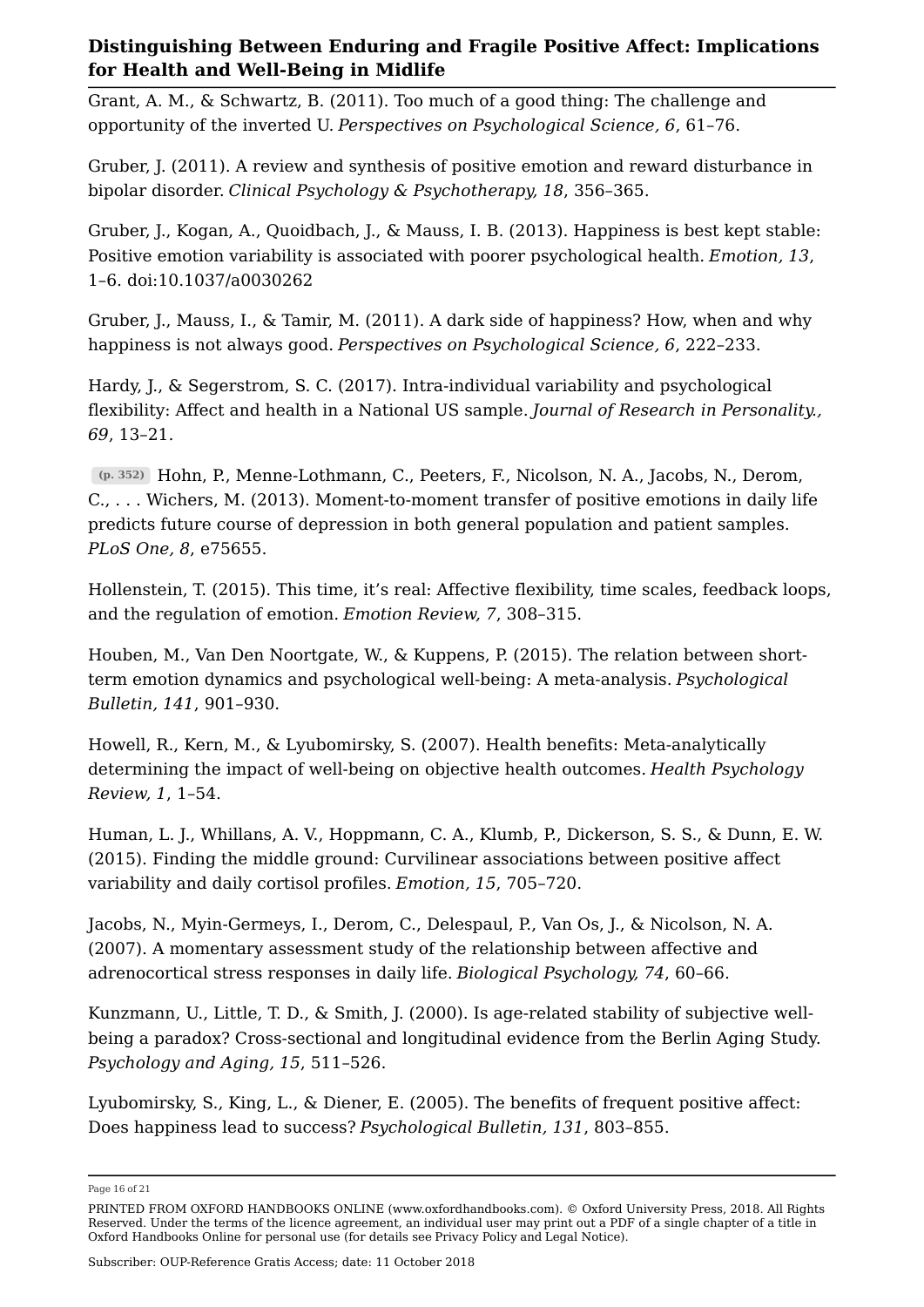Martin, L. R., Friedman, H. S., Tucker, J. S., Tomlinson-Keasey, C., Criqui, M. H., & Schwartz, J. E. (2002). A life course perspective on childhood cheerfulness and its relation to mortality risk. *Personality and Social Psychology Bulletin, 28*, 1155–1165.

Martín-María, M., Miret, M., Cabellero, F., Rico-Uribe, L., Steptoe, A., Chatterji, S., & Ayuso-Mateos, J. (2017). The impact of subjective well-being on mortality: A meta-analysis of longitudinal studies in the general population. *Psychosomatic Medicine, 79*, 565–575.

Moskowitz, D. S., & Zuroff, D. C. (2004). Flux, pulse, and spin: Dynamic additions to the personality lexicon. *Journal of Personality and Social Psychology, 86*, 880–893. doi: 10.1037/0022-3514.86.6.880

Moskowitz, D. S., & Zuroff, D. C. (2005). Robust predictors of flux, pulse and spin. *Journal of Research in Personality, 39*, 130–147. doi:10.1016/j.jrp.2004.09.004

Mroczek, D. K. (2004). Positive and negative affect at midlife. In C. D. Ryff & O. G. Brim (Eds.), *How healthy are we? A national study of well being at midlife.* (pp. 205–226). Chicago: University of Chicago Press.

Mroczek, D. K., & Kolarz, C. M. (1998). The effect of age on positive and negative affect: A developmental perspective on happiness. *Journal of Personality and Social Psychology, 75*, 1333–1349.

Mroczek, D. M., Stawski, R. S., Turiano, N. A., Almeida, D. A., Neupert, S. D., & Spiro, A., III. (2013). Emotional reactivity predicts mortality: Longitudinal findings from the VA Normative Aging Study. *Journal of Gerontology: Psychological Sciences, 70*, 398–406.

O'Neill, S., Cohen, L., Tolpin, L., & Gunthert, K. (2004). Affective reactivity to daily interpersonal stressors as a prospective predictor of depressive symptoms. *Journal of Social and Clinical Psychology, 23*, 172–194. doi:10.1521/jscp.23.2.172.31015

Oishi, S., Diener, E., & Lucas, R. E. (2007). The optimum level of well-being: Can people be too happy? *Perspectives on Psychological Science, 2*, 346–360.

Ong, A. D. (2010). Pathways linking positive emotion and health in later life. *Current Directions in Psychological Science, 19*, 358–362.

Ong, A. D., & Allaire, J. C. (2005). Cardiovascular intraindividual variability in later life: The influence of social connectedness and positive emotions. *Psychology and Aging, 20*, 476–485. doi:10.1037/0882-7974.20.3.476

Ong, A. D., Benson, L., Zautra, A., & Ram, N. (2018). Emodiversity and biomarkers of inflammation. *Emotion, 18*(1), 3–14.

Ong, A. D., Bergeman, C. S., Bisconti, T. L., & Wallace, K. A. (2006). Psychological resilience, positive emotions, and successful adaptation to stress in later life. *Journal of Personality and Social Psychology, 91*, 730–749. doi:10.1037/0022-3514.91.4.730

Page 17 of 21

PRINTED FROM OXFORD HANDBOOKS ONLINE (www.oxfordhandbooks.com). © Oxford University Press, 2018. All Rights Reserved. Under the terms of the licence agreement, an individual user may print out a PDF of a single chapter of a title in Oxford Handbooks Online for personal use (for details see Privacy Policy and Legal Notice).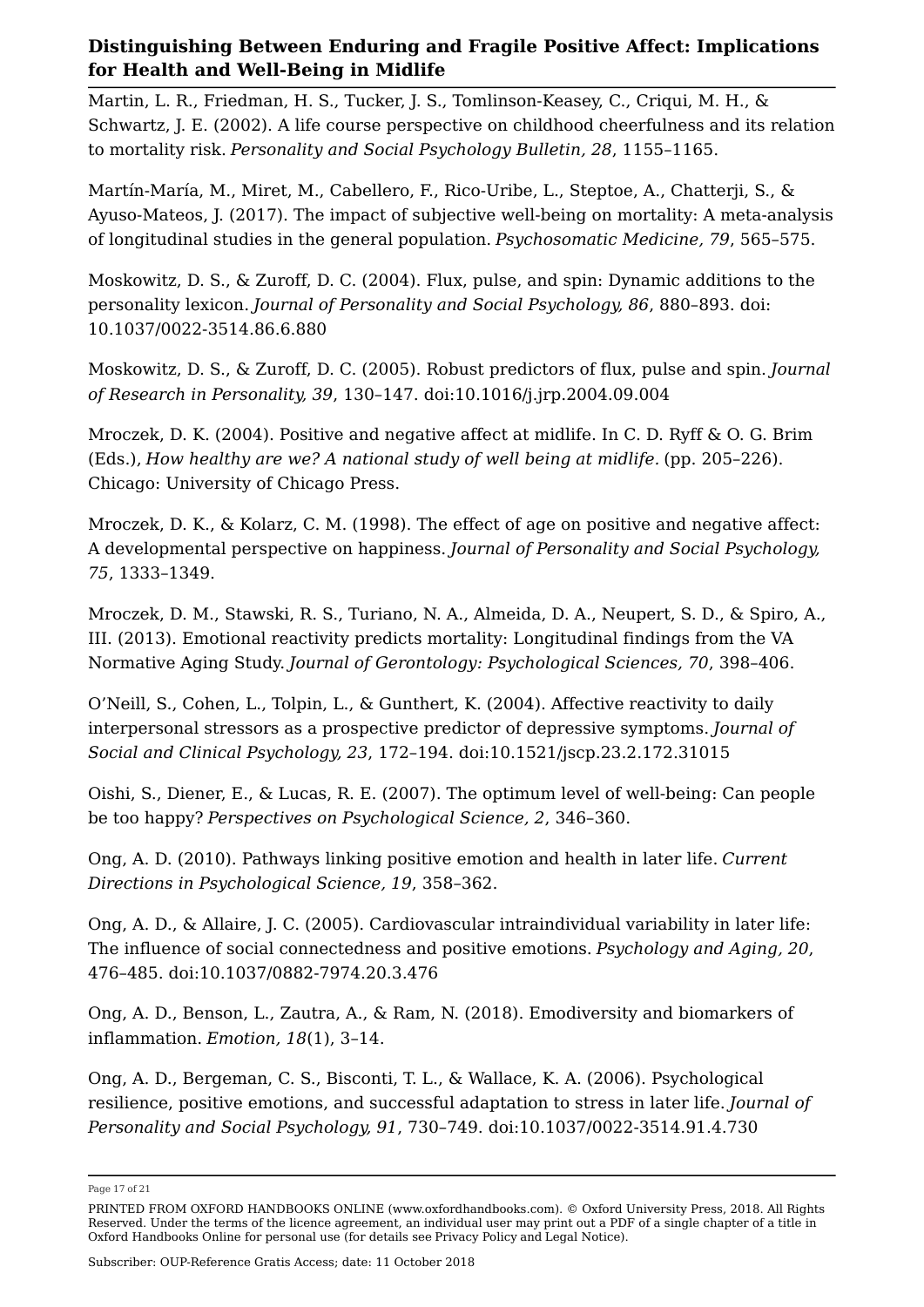Ong, A. D., Exner-Cortens, D., Riffin, C., Steptoe, A., Zautra, A., & Almeida, D. M. (2013). Linking stable and dynamic features of positive affect to sleep. *Annals of Behavioral Medicine, 46*, 52–61. doi:10.1007/s12160-013-9484-8

Ong, A. D., Fuller-Rowell, T. E., Bonanno, G. A., & Almeida, D. M. (2011). Spousal loss predicts alterations in diurnal cortisol activity through prospective changes in positive emotion. *Health Psychology, 30*, 220–227. doi:10.1037/a0022262

Ong, A. D., Kim, S., Young, S., & Steptoe, A. (2017). Positive affect and sleep: A systematic review. *Sleep Medicine Reviews, 35*, 21–32.

Ong, A. D., & Ram, N. (2017). Fragile and enduring positive affect: Implications for adaptive aging. *Gerontology, 63*, 263–269.

Ong, A. D., Zautra, A., & Finan, P. H. (2017). Inter- and intra-individual variation in emotional complexity: Methodological considerations and theoretical implications. *Current Opinion in Behavioral Sciences, 15*, 22–26.

Penner, L. A., Shiffman, S., Paty, J. A., & Fritzsche, B. A. (1994). Individual differences in intraperson variability in mood. *Journal of Personality and Social Psychology, 66*, 712–721. doi:10.1037/0022-3514.66.4.712

Piazza, J. R., Charles, S. T., Sliwinski, M. J., Mogle, J., & Almeida, D. M. (2013). Affective reactivity to daily stressors and long-term risk of reporting a chronic physical health condition. *Annals of Behavioral Medicine, 45*, 110–120. doi:10.1007/s12160-012-9423-0

Pressman, S. D., & Cohen, S. (2005). Does positive affect influence health? *Psychological Bulletin, 131*, 925–971.

Quirin, M., Kazén, M., & Kuhl, J. (2009). When nonsense sounds happy or helpless: The Implicit Positive and Negative Affect Test (IPANAT). *Journal of Personality and Social Psychology, 97*, 500–516.

Quirin, M., Kazén, M., Rohrmann, S., & Kuhl, J. (2009). Implicit but not explicit affectivity predicts circadian and reactive cortisol: Using the Implicit Positive and Negative Affect Test. *Journal of Personality, 77*, 401–425.

Ram, N., & Diehl, M. (2015). Multiple time-scale design and analysis: Pushing towards real-time modeling of complex developmental processes. In M. Diehl, K. Hooker, & M. Sliw (Eds.), *Handbook of intraindividual variability across the lifespan* (pp. 308–323). New York: Routledge.

Ram, N., & Gerstorf, D. (2009). Time-structured and net intraindividual **(p. 353)** variability: Tools for examining the development of dynamic characteristics and processes. *Psychology and Aging, 24*, 778–791. doi:10.1037/a0017915

Page 18 of 21

PRINTED FROM OXFORD HANDBOOKS ONLINE (www.oxfordhandbooks.com). © Oxford University Press, 2018. All Rights Reserved. Under the terms of the licence agreement, an individual user may print out a PDF of a single chapter of a title in Oxford Handbooks Online for personal use (for details see Privacy Policy and Legal Notice).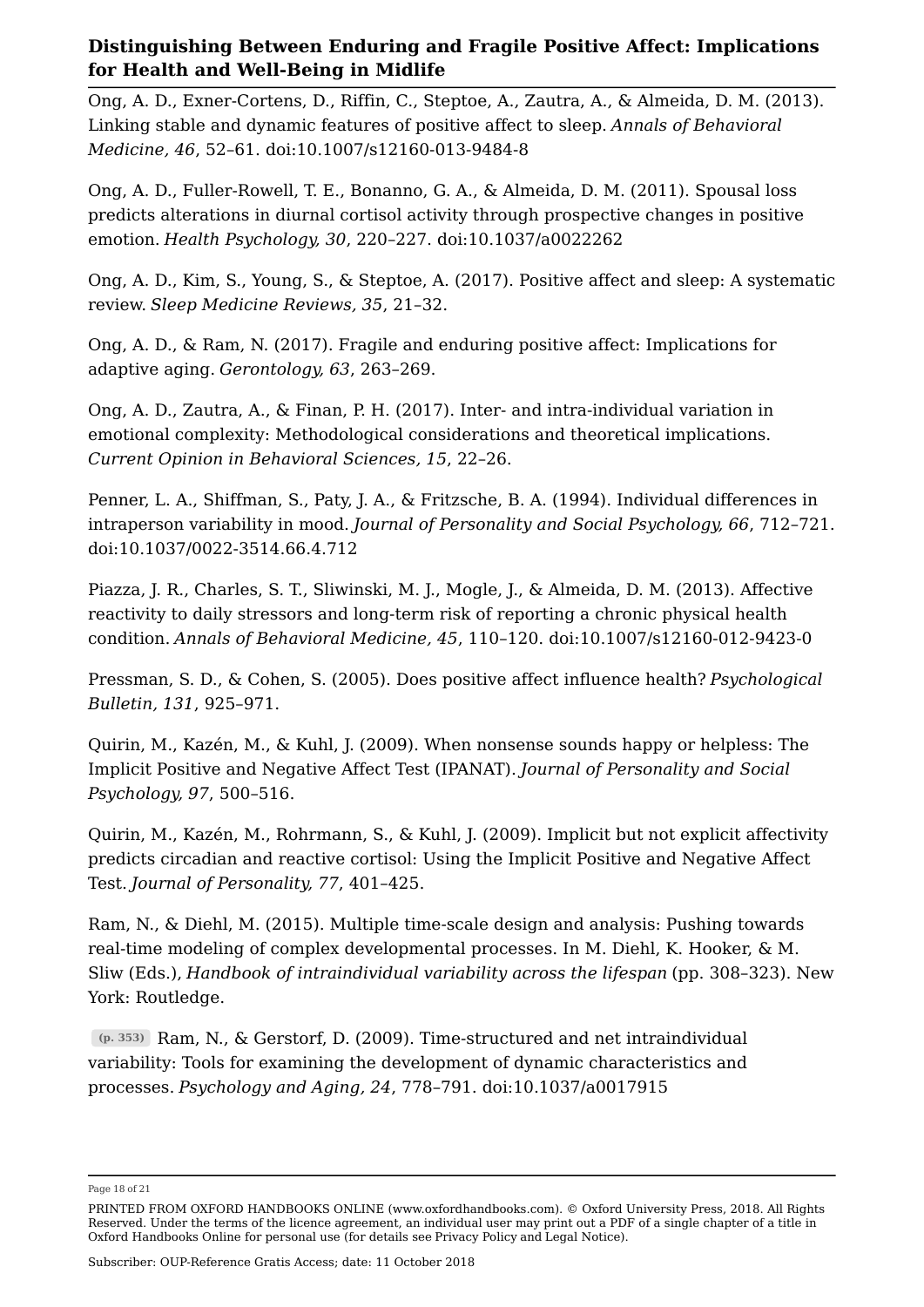Ram, N., & Reeves, B. (2018). Time sampling. In M. Bornstein (Ed.), *The SAGE encyclopedia of lifespan human development* (pp. 2246–2248). New York: Sage.

Reich, J. W., Zautra, A. J., & Davis, M. C. (2003). Dimensions of affect relationships: Models and their integrative implications. *Review of General Psychology, 7*, 66–83.

Riediger, M., Schmiedek, F., Wagner, G. G., & Lindenberger, U. (2009). Seeking pleasure and seeking pain: Differences in prohedonic and contra-hedonic motivation from adolescence to old age. *Psychological Science, 20*, 1529–1535.

Rocke, C., & Brose, A. (2013). Intraindividual variability and stability of affect and wellbeing: Short-term and long-term change and stabilization processes. *GeroPsych: The Journal of Gerontopsychology and Geriatric Psychiatry, 26*, 185–199.

Selcuk, E., Gunaydin, G., Ong, A. D., & Almeida, D. M. (2016). Perceived partner responsiveness predicts hedonic and eudaimonic well-being: Evidence from a 10-year longitudinal study. *Journal of Marriage and Family, 78*, 311–325.

Sin, N. L., Almeida, D. M., Crain, T. L., Kossek, E. E., Berkman, L. F., & Buxton, O. M. (2017). Bidirectional, temporal associations of sleep with positive events, emotions, and stressors in daily life across a week. *Annals of Behavioral Medicine, 51*, 402–415.

Sin, N. L., Graham-Engeland, J. E., Ong, A. D., & Almeida, D. M. (2015). Positive and negative affective responses to daily stressors are associated with inflammation. *Health Psychology, 34*, 1154–1165.

Sin, N. L., Ong, A. D., Stawski, R. S., & Almeida, D. M. (2017). Daily positive events and diurnal cortisol rhythms: Examination of between-person differences and within-person variation. *Psychoneuroendocrinology, 83*, 91–100.

Sin, N. L., Sloan, R. P., McKinley, P. S., & Almeida, D. M. (2016). Linking daily stress processes and laboratory-based heart rate variability in a national sample of midlife and older adults. *Psychosomatic Medicine, 78*, 573–582.

Sliwinski, M. J., Almeida, D. M., Smyth, J., & Stawski, R. S. (2009). Intraindividual change and variability in daily stress processes: Findings from two measurement-burst diary studies. *Psychology and Aging*, *24*, 828–840.

Stawski, R. S., Almeida, D. M., Lachman, M. E., Tun, P. A., & Rosnick, C. B. (2010). Fluid cognitive ability is associated with greater exposure and smaller reactions to daily stressors. *Psychology and Aging, 25*, 330–342.

Steptoe, A., Gibson, E. L., Hamer, M., & Wardle, J. (2007). Neuroendocrine and cardiovascular correlates of positive affect measured by ecological momentary assessment and by questionnaire. *Psychoneuroendocrinology, 32*, 56–64. doi:10.1016/ j.psyneuen.2006.10.001

Page 19 of 21

PRINTED FROM OXFORD HANDBOOKS ONLINE (www.oxfordhandbooks.com). © Oxford University Press, 2018. All Rights Reserved. Under the terms of the licence agreement, an individual user may print out a PDF of a single chapter of a title in Oxford Handbooks Online for personal use (for details see Privacy Policy and Legal Notice).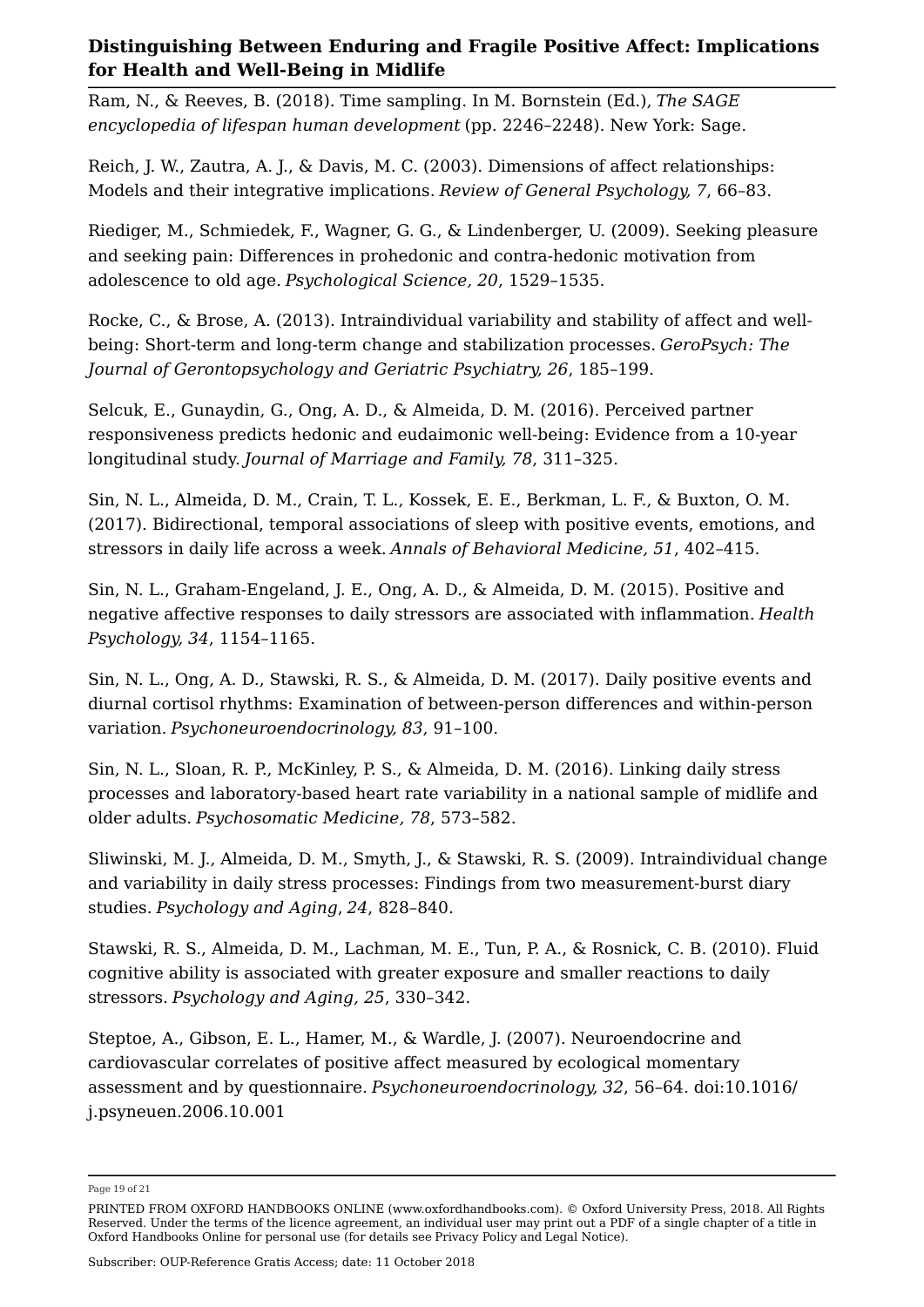Steptoe, A., O'Donnell, K., Marmot, M., & Wardle, J. (2008). Positive affect, psychological well-being, and good sleep. *Journal of Psychosomatic Research, 64*, 409–415. doi:10.1016/ j.jpsychores.2007.11.008

Steptoe, A., & Wardle, J. (2011). Positive affect measured using ecological momentary assessment and survival in older men and women. *Proceedings of the National Academy of Sciences of the United States of America, 108*, 18244–18248.

Steptoe, A., & Wardle, J. (2012). Enjoying life and living longer: a prospective analysis from the English Longitudinal Study of Ageing. *Archives of Internal Medicine, 172*, 273– 275.

Stone, A. A., Marco, C. A., Cruise, C. E., Cox, D. S., & Neale, J. M. (1996). Are stressinduced immunological changes mediated by mood? A closer look at how both desirable and undesirable daily events influence sIgA antibody. *International Journal of Behavioral Medicine, 3*, 1–13.

Voelkle, M. C., Ebner, N. C., Lindenberger, U., & Riediger, M. (2013). Here we go again: Anticipatory and reactive mood responses to recurring unpleasant situations throughout adulthood. *Emotion, 13*, 424–433.

Wessman, A. E., & Ricks, D. F. (1966). *Mood and personality*. Oxford: Holt, Rinehart, and Winston.

Wichers, M., Wigman, J., & Myin-Germeys, I. (2015). Micro-level affect dynamics in psychopathology viewed from complex dynamic systems theory. *Emotion Review, 7*, 362– 367.

Xu, J., & Roberts, R. E. (2010). The power of positive emotions: It's a matter of life or death: Subjective well-being and longevity over 28 years in a general population. *Health Psychology, 29*, 9–19.

Zaninotto, P., Wardle, J., & Steptoe, A. (2016). Sustained enjoyment of life and mortality at older ages: Analysis of the English Longitudinal Study of Ageing. *British Medical Journal, 355*, 1–8.

Zheng, Y., Plomin, R., & von Stumm, S. (2016). Heritability of intraindividual mean and variability of positive and negative affect: Genetic analysis of daily affect ratings over a month. *Psychological Science, 27*, 1611–1619. **(p. 354)**

#### **Anthony D. Ong**

Anthony D. Ong Department of Human Development Cornell University Ithaca, NY, USA

**Nancy L. Sin**

Page 20 of 21

PRINTED FROM OXFORD HANDBOOKS ONLINE (www.oxfordhandbooks.com). © Oxford University Press, 2018. All Rights Reserved. Under the terms of the licence agreement, an individual user may print out a PDF of a single chapter of a title in Oxford Handbooks Online for personal use (for details see Privacy Policy and Legal Notice).